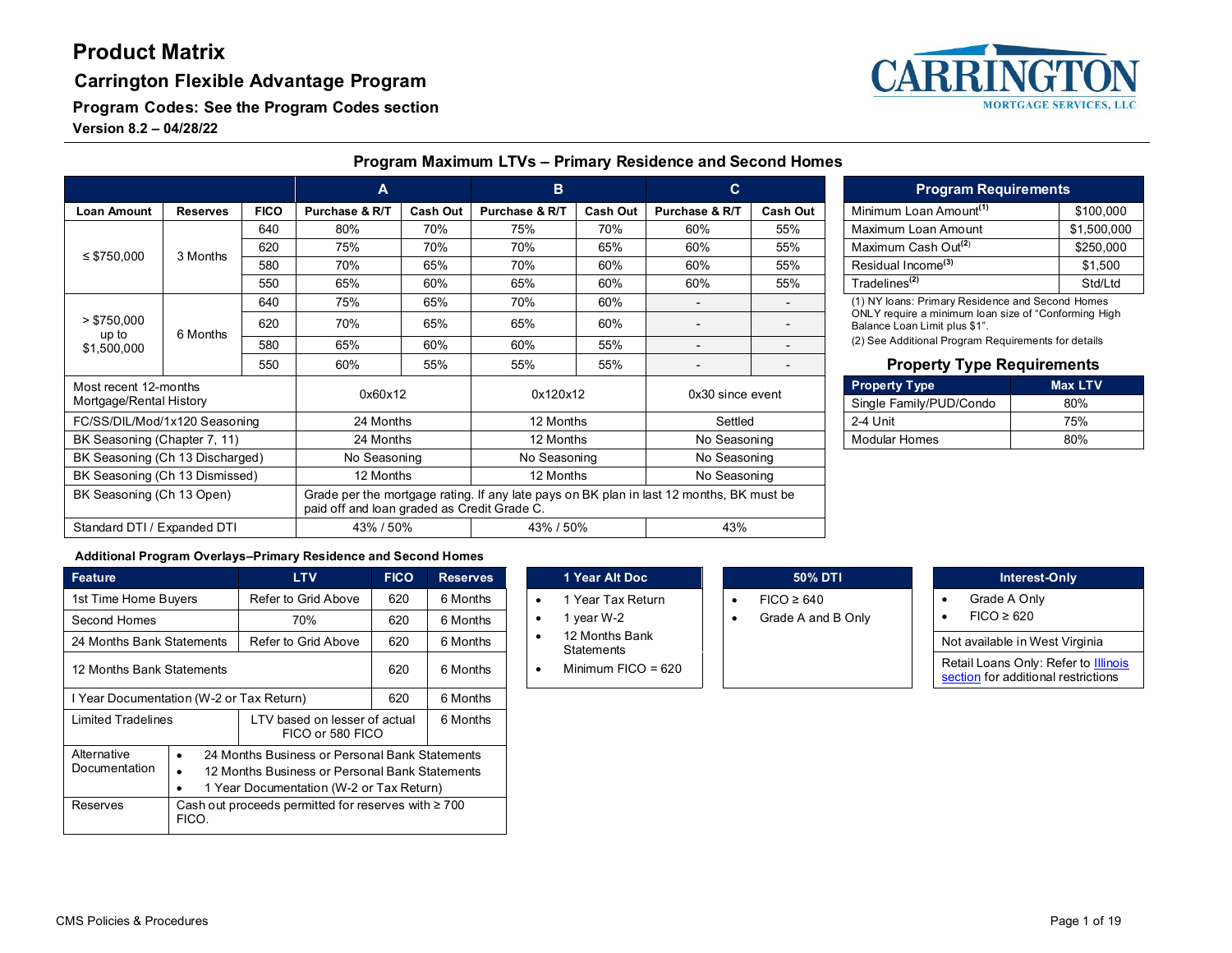**Carrington Flexible Advantage Program**



|                                                       |                                                                                                                                                                                                                                                                                                                                                                                                                                                                                                                                                                                                                                                                                                                                                          |                | Carrington Flexible Advantage Program - Additional Program Requirements                                 |       |              |                  |                                              |                          |  |  |  |
|-------------------------------------------------------|----------------------------------------------------------------------------------------------------------------------------------------------------------------------------------------------------------------------------------------------------------------------------------------------------------------------------------------------------------------------------------------------------------------------------------------------------------------------------------------------------------------------------------------------------------------------------------------------------------------------------------------------------------------------------------------------------------------------------------------------------------|----------------|---------------------------------------------------------------------------------------------------------|-------|--------------|------------------|----------------------------------------------|--------------------------|--|--|--|
| Debt Ratios (Primary<br>Residence and<br>Second Homes | • Standard DTI to 43% available for Grade A, B and C<br>• Expanded DTI to 50% available for Grade A and B Min FICO = $640$                                                                                                                                                                                                                                                                                                                                                                                                                                                                                                                                                                                                                               |                |                                                                                                         |       |              |                  |                                              |                          |  |  |  |
| <b>Full Documentation</b><br>Income                   | Fully documented income requires 4506-C forms and processed transcripts for the income used to qualify.<br>Note: If there are no transcript records available, CMS will accept a copy of the tax return, stamped or otherwise, and proof of receipt of the refund or a cancelled<br>check/bank draft documenting the taxes were paid. The refund or check/bank draft must match the tax return exactly.<br>See Carrington Flexible Advantage Program Guidelines for details.                                                                                                                                                                                                                                                                             |                |                                                                                                         |       |              |                  |                                              |                          |  |  |  |
| <b>Bank Statement</b><br>Income                       | Loans utilizing bank statement documentation for income will not require a 4506-C form to be signed or processed for transcripts. When a file has mixed income (W-2<br>wage earner income) combined with the bank statement income option, CMS must obtain a 4506-C and transcripts for the W-2 wage earner income only. See<br>Carrington Flexible Advantage Program Guidelines for details.<br>Please Note: Underwriter may condition for 4506-C tax transcripts to be signed and processed on a case by case basis.                                                                                                                                                                                                                                   |                |                                                                                                         |       |              |                  |                                              |                          |  |  |  |
| Occupancy                                             | Primary Residence, Second Homes                                                                                                                                                                                                                                                                                                                                                                                                                                                                                                                                                                                                                                                                                                                          |                |                                                                                                         |       |              |                  |                                              |                          |  |  |  |
| <b>Product Types</b>                                  | 30 year Fixed, 5/1 ARM, 7/1 ARM, 10/1 ARM, 5/1 ARM-IO, 7/1 ARM-IO, and 10/1 ARM-IO                                                                                                                                                                                                                                                                                                                                                                                                                                                                                                                                                                                                                                                                       |                |                                                                                                         |       |              |                  |                                              |                          |  |  |  |
|                                                       |                                                                                                                                                                                                                                                                                                                                                                                                                                                                                                                                                                                                                                                                                                                                                          |                | <b>Primary Residence and Second Home ARM Features</b>                                                   |       |              |                  | <b>Interest Only Features (Grade A Only)</b> |                          |  |  |  |
|                                                       | <b>Primary and Second</b><br><b>Homes Grade</b>                                                                                                                                                                                                                                                                                                                                                                                                                                                                                                                                                                                                                                                                                                          | <b>Product</b> | <b>Margin</b><br>(Floor Rate is the Start Rate)                                                         | Caps  | $Index^*$    | <b>IO Period</b> | <b>Amort Term</b>                            | Final<br><b>Maturity</b> |  |  |  |
|                                                       | A, B, and C                                                                                                                                                                                                                                                                                                                                                                                                                                                                                                                                                                                                                                                                                                                                              | 5/1            | 5.00%                                                                                                   | 2/2/5 | 1 Year LIBOR | 10 Years         | 20 Years                                     | 30 years                 |  |  |  |
|                                                       |                                                                                                                                                                                                                                                                                                                                                                                                                                                                                                                                                                                                                                                                                                                                                          | 7/1 & 10/1     | 5.00%                                                                                                   | 5/2/5 | 1 Year LIBOR | 10 Years         | 20 Years                                     | 30 years                 |  |  |  |
|                                                       | <b>Qualifying:</b> all Fixed loans qualify at the Note Rate.<br>For all ARM loans, the greater of the note rate or the fully indexed rate rounded up to the nearest eighth percentage is used to determine the qualifying PITIA.<br>Amortization is based on 30 year loan term and is fully amortizing for the life of the loan.<br>All Interest-only loans qualify using the fully amortized payment calculated over the fully amortizing period, based on the greater of the note rate or the fully<br>indexed rate rounded up to the nearest eighth percentage to determine the qualifying PITIA. For example, a 30-year loan with a 10-year interest-only period<br>would have a 20-year fully amortizing period.<br>*Index Lookback Period: 45 Days |                |                                                                                                         |       |              |                  |                                              |                          |  |  |  |
| Residual Income                                       |                                                                                                                                                                                                                                                                                                                                                                                                                                                                                                                                                                                                                                                                                                                                                          |                | \$1,500 plus an additional \$150 per dependent is required for Primary Residence and Second Homes only. |       |              |                  |                                              |                          |  |  |  |
| Seller Concessions                                    | Up to 9% towards closing for Primary Residence and Second Homes (LTV $\leq$ 75%), 6% towards closing for Primary Residence and Second Homes (LTV > 75%);                                                                                                                                                                                                                                                                                                                                                                                                                                                                                                                                                                                                 |                |                                                                                                         |       |              |                  |                                              |                          |  |  |  |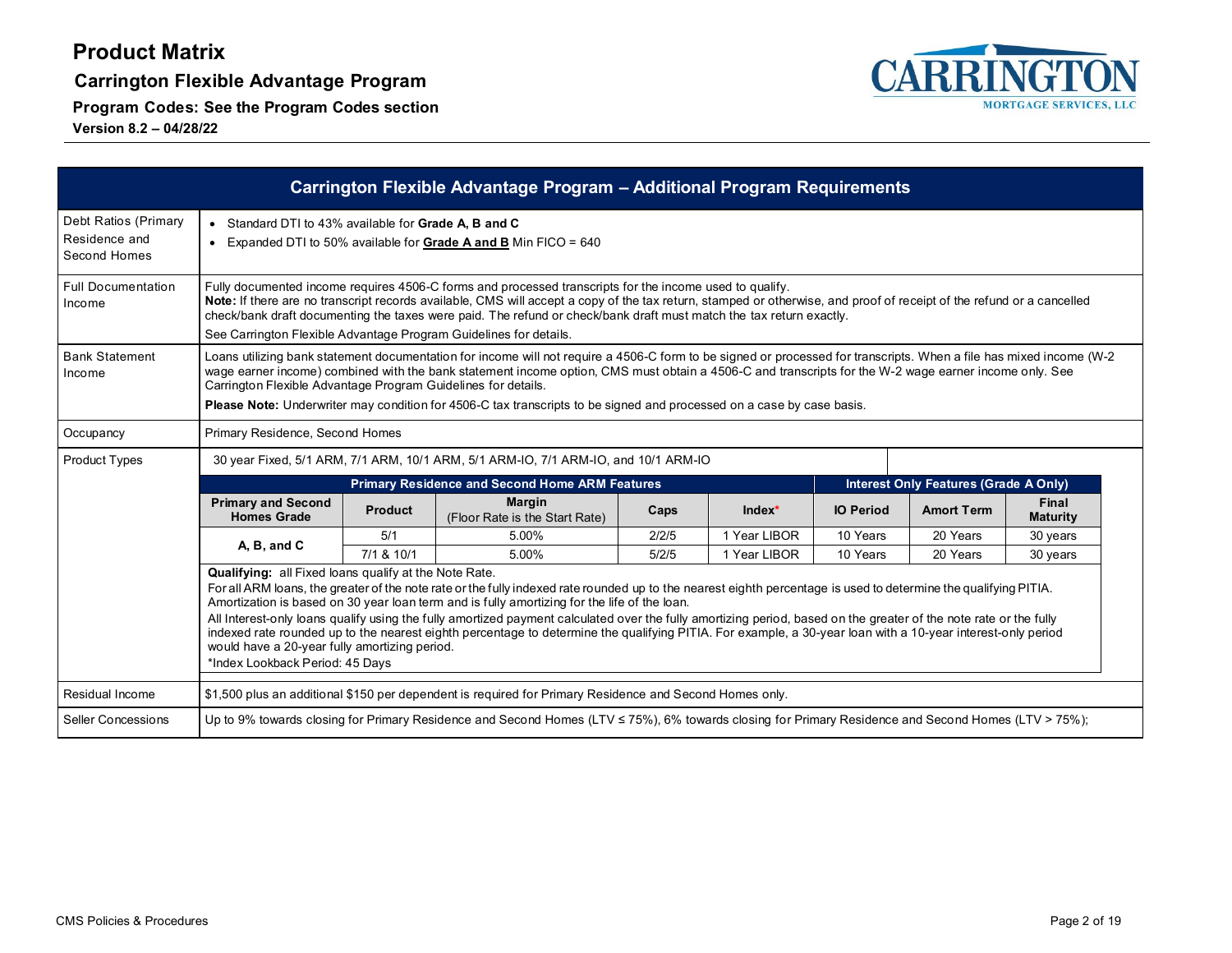**Carrington Flexible Advantage Program**

**Program Codes: See the Program Codes section**



|                                                             | Carrington Flexible Advantage Program - Guideline Requirements                                                                                                                                                                                                                                                                                                                                                                                                                                                                                                                                                                                                                                                                                                                                                                                                                                                                                                                                                                                                                                                                                                                                                                                                                                                                                                                                                                                                                                                                                                            |
|-------------------------------------------------------------|---------------------------------------------------------------------------------------------------------------------------------------------------------------------------------------------------------------------------------------------------------------------------------------------------------------------------------------------------------------------------------------------------------------------------------------------------------------------------------------------------------------------------------------------------------------------------------------------------------------------------------------------------------------------------------------------------------------------------------------------------------------------------------------------------------------------------------------------------------------------------------------------------------------------------------------------------------------------------------------------------------------------------------------------------------------------------------------------------------------------------------------------------------------------------------------------------------------------------------------------------------------------------------------------------------------------------------------------------------------------------------------------------------------------------------------------------------------------------------------------------------------------------------------------------------------------------|
|                                                             | <b>COLLATERAL</b>                                                                                                                                                                                                                                                                                                                                                                                                                                                                                                                                                                                                                                                                                                                                                                                                                                                                                                                                                                                                                                                                                                                                                                                                                                                                                                                                                                                                                                                                                                                                                         |
| General                                                     | Property must be in average or better condition. Properties in C5 or C6 condition are not acceptable. Deferred maintenance is allowed subject to the requirements<br>below.                                                                                                                                                                                                                                                                                                                                                                                                                                                                                                                                                                                                                                                                                                                                                                                                                                                                                                                                                                                                                                                                                                                                                                                                                                                                                                                                                                                               |
| Deferred Maintenance                                        | CMS permits appraisals to be based on the "as is" condition of the property provided existing conditions are minor and do not affect the safety, soundness, or<br>structural integrity of the property, and the appraiser's opinion of value reflects the existence of these conditions.                                                                                                                                                                                                                                                                                                                                                                                                                                                                                                                                                                                                                                                                                                                                                                                                                                                                                                                                                                                                                                                                                                                                                                                                                                                                                  |
|                                                             | Deferred maintenance is typically due to normal wear and tear from the aging process and the occupancy of the property. While such conditions generally do not rise to<br>the level of a required repair, they must be reported. Examples of minor conditions and deferred maintenance include worn floor finishes or carpet, minor plumbing<br>leaks, holes in window screens, or cracked window glass.                                                                                                                                                                                                                                                                                                                                                                                                                                                                                                                                                                                                                                                                                                                                                                                                                                                                                                                                                                                                                                                                                                                                                                  |
| <b>Property Repairs</b>                                     | All property repairs must be completed prior to closing with no exceptions. Escrow holdbacks are not permitted.                                                                                                                                                                                                                                                                                                                                                                                                                                                                                                                                                                                                                                                                                                                                                                                                                                                                                                                                                                                                                                                                                                                                                                                                                                                                                                                                                                                                                                                           |
| Second Homes                                                | Second homes are restricted to 1-unit dwellings. Second homes must be located a reasonable distance away from the borrower's primary residence and must be<br>available for borrower's exclusive use. Borrower may not own any other second homes in the same geographic market as the subject property. Second homes cannot<br>be subject to rental pools or agreements requiring property to be rented and cannot be controlled by a management firm. Suitable for year-round occupancy.                                                                                                                                                                                                                                                                                                                                                                                                                                                                                                                                                                                                                                                                                                                                                                                                                                                                                                                                                                                                                                                                                |
| Appraisal                                                   | 1 Full appraisal required. Exterior and Interior inspection. Color photographs required. The property should conform to and be acceptable in the market area. The<br>appraisal must include the actual size of the site and not a portion of the site.                                                                                                                                                                                                                                                                                                                                                                                                                                                                                                                                                                                                                                                                                                                                                                                                                                                                                                                                                                                                                                                                                                                                                                                                                                                                                                                    |
| Appraisal Review -<br>Due Diligence Product<br>Restrictions | The Appraisal Review Process requires a secondary due diligence product to support the appraised value for the transaction.<br>To utilize the Fannie Mae Collateral Underwriter (CU) score, all of the following must be met:<br>Loan amount $\leq$ \$1,500,000, and<br>CU Score $\leq 2.5$<br>The following require a Desk Review (ineligible for CU):<br>Any loan where the LTV $> 80\%$ , or<br>$CU$ Score $> 2.5$<br>The following require a Second Full Appraisal:<br>Loan amount $> $1,500,000$<br><b>HPML Property Flip Transactions</b><br>HPML New Construction Properties with one or more title transfers within 180 days of the purchase contract date or any title transfer after the purchase contract<br>date. Please note: title transfers from a builder to a wholly owned subsidiary of the builder are considered a "change of ownership" and require a Second Full<br>Appraisal.<br>When two appraisals are required, the lower of the two values must be used to determine value.<br>The following requires a Carrington Capital Management (CCM) review:<br>Appraised value $\geq$ \$1,500,000. When two appraisals are present the lowest value is used.<br>Desk Reviews, Field Reviews, and Second Full Appraisals, when required, must be ordered from a CMS-approved AMC. A Second Full Appraisal must be completed<br>by a different AMC and a different, independent appraiser than the first appraisal. CMS reserves the right to request additional appraisal products at our discretion<br>based on review of the appraisal and loan file. |
| Appraisal Re-Use                                            | Re-use of an appraisal inspection report is not permitted. Appraisal inspections must be specific to the CMS loan transaction.                                                                                                                                                                                                                                                                                                                                                                                                                                                                                                                                                                                                                                                                                                                                                                                                                                                                                                                                                                                                                                                                                                                                                                                                                                                                                                                                                                                                                                            |
| <b>Appraisal Updates</b>                                    | Permitted. Follow guidelines and acceptable extension dates. The appraisal may be no older than 240 days at closing with an appraisal update.                                                                                                                                                                                                                                                                                                                                                                                                                                                                                                                                                                                                                                                                                                                                                                                                                                                                                                                                                                                                                                                                                                                                                                                                                                                                                                                                                                                                                             |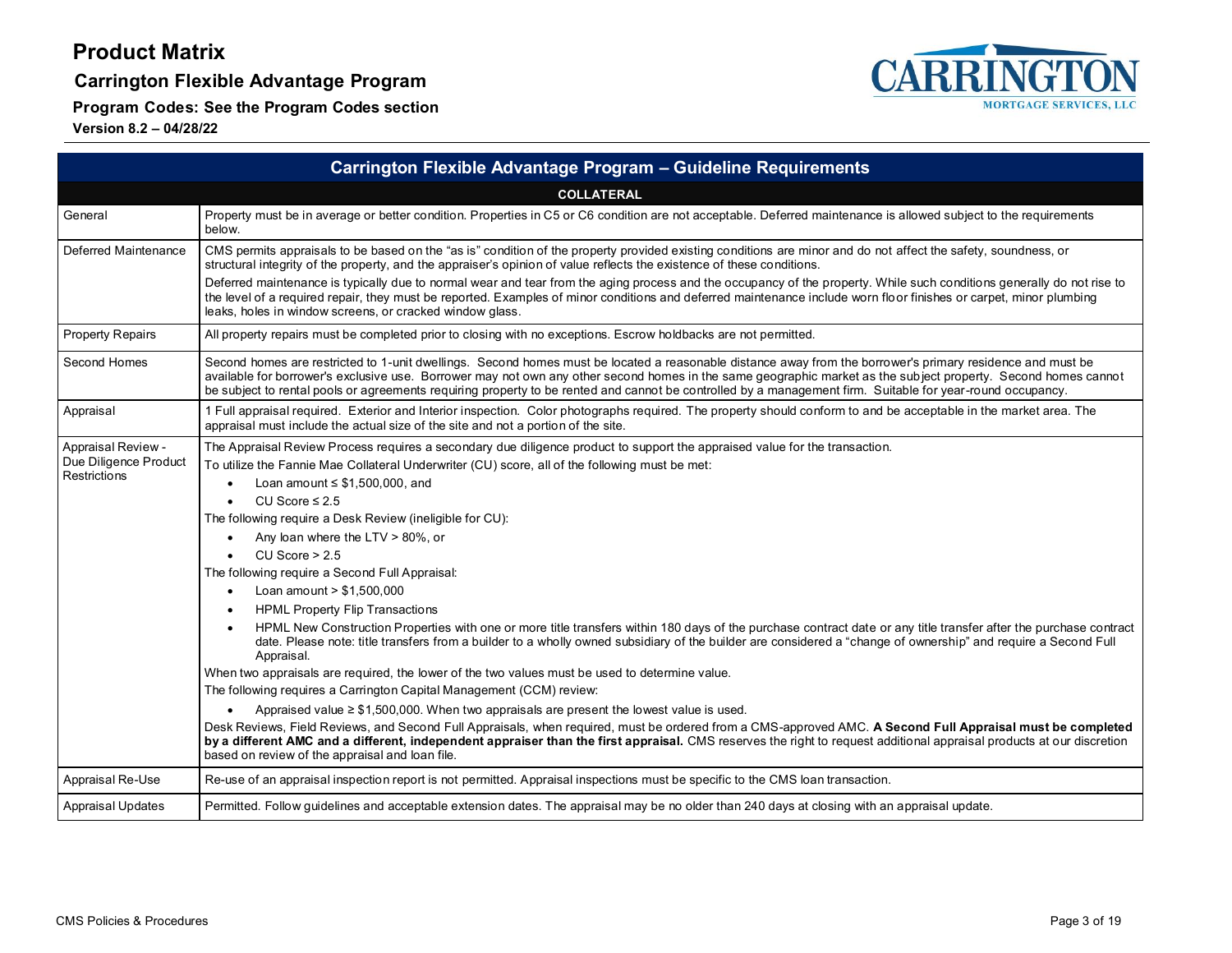### **Carrington Flexible Advantage Program**

**Program Codes: See the Program Codes section**



|                                                 | <b>COLLATERAL, continued</b>                                                                                                                                                                                                                                                                                                                                                                                                                                                                                                                                                                                                                                                                                                                                                                                                                                                                                                                                                                                                                                                                                                                                                                                                                                                                                                                                                                                                                                                                                                                                           |
|-------------------------------------------------|------------------------------------------------------------------------------------------------------------------------------------------------------------------------------------------------------------------------------------------------------------------------------------------------------------------------------------------------------------------------------------------------------------------------------------------------------------------------------------------------------------------------------------------------------------------------------------------------------------------------------------------------------------------------------------------------------------------------------------------------------------------------------------------------------------------------------------------------------------------------------------------------------------------------------------------------------------------------------------------------------------------------------------------------------------------------------------------------------------------------------------------------------------------------------------------------------------------------------------------------------------------------------------------------------------------------------------------------------------------------------------------------------------------------------------------------------------------------------------------------------------------------------------------------------------------------|
| Condominiums                                    | All condominiums must have a valid project review along with a completed CMS Homeowners' Association Certification (InterIsland HOA Questionnaire).                                                                                                                                                                                                                                                                                                                                                                                                                                                                                                                                                                                                                                                                                                                                                                                                                                                                                                                                                                                                                                                                                                                                                                                                                                                                                                                                                                                                                    |
|                                                 | ATTACHED CONDOS: Appraisal must contain 2 comparable sales from subject's project in addition to the current comparable sale requirements.<br>See the Carrington Flexible Advantage Program Guidelines for condominium specifications.                                                                                                                                                                                                                                                                                                                                                                                                                                                                                                                                                                                                                                                                                                                                                                                                                                                                                                                                                                                                                                                                                                                                                                                                                                                                                                                                 |
| All Properties Square<br>Footage                | Minimum of 600 square feet of gross living area.                                                                                                                                                                                                                                                                                                                                                                                                                                                                                                                                                                                                                                                                                                                                                                                                                                                                                                                                                                                                                                                                                                                                                                                                                                                                                                                                                                                                                                                                                                                       |
| Eligible Property Types                         | One Unit Single Family Residences (Attached and Detached), PUDs (Attached and Detached), Condos (Low and High Rise), Site Condo, Townhouse, 2-4 Unit<br>Properties, Modular Homes, Hobby Farms, and Mixed-Use Properties.                                                                                                                                                                                                                                                                                                                                                                                                                                                                                                                                                                                                                                                                                                                                                                                                                                                                                                                                                                                                                                                                                                                                                                                                                                                                                                                                              |
| Ineligible Property<br>Types                    | Investment Properties, Co-ops, Condotels, Non-Warrantable Condominiums, Manufactured, Unique Properties, Leaseholds, Rural Properties, Log Homes,<br>Agriculturally Zoned, Working or income producing Farms, Properties with active oil, gas, or mineral drilling, excavation, etc., Builder Model Leaseback, Non-<br>Conforming zoning regulations that prohibit rebuilding, Hawaiian properties in lava zones 1 and 2, and State-approved medical marijuana producing properties.                                                                                                                                                                                                                                                                                                                                                                                                                                                                                                                                                                                                                                                                                                                                                                                                                                                                                                                                                                                                                                                                                   |
| <b>Mixed Use Properties</b>                     | CMS will allow for mortgages that are secured by properties that have a business use in addition to their residential use, such as a property with space set aside for a<br>day care facility, a beauty or barber shop, or a doctor's office.<br>The following special eligibility criteria must be met:<br>The property must be a one-unit dwelling that the borrower occupies as a principal residence.<br>The borrower must be both the owner and the operator of the business.<br>The property must be primarily residential in nature.<br>The dwelling may not be modified in a manner that has an adverse impact on its marketability as a residential property.<br>The appraisal requirements for mixed-use properties must:<br>provide a detailed description of the mixed-use characteristics of the subject property;<br>$\bullet$<br>indicate that the mixed use of the property is a legal, permissible use of the property under the local zoning requirements;<br>report any adverse impact on marketability and market resistance to the commercial use of the property;<br>report the market value of the property based on the residential characteristics, rather than of the business use or any special business-use modifications that<br>were made:<br>report that no modifications have been made that would adversely affect marketability<br>A confirmation of the appraiser's review will be performed by a Due Diligence (DD) firm. If the DD firm disagrees with the appraiser, DD findings will take priority over<br>appraiser findings. |
| <b>Rural Property</b><br>Determination          | Rural properties are ineligible. Properties are considered rural if:<br>The Zip Code is contained in Exhibit A of the Guidelines, or<br>The appraiser indicates the subject Location as Rural in the Neighborhood section of the appraisal report.                                                                                                                                                                                                                                                                                                                                                                                                                                                                                                                                                                                                                                                                                                                                                                                                                                                                                                                                                                                                                                                                                                                                                                                                                                                                                                                     |
| <b>Property Flipping</b>                        | Title transfers within 180 days are subject to additional requirements. See the Carrington Flexible Advantage Program Guidelines for specifications.                                                                                                                                                                                                                                                                                                                                                                                                                                                                                                                                                                                                                                                                                                                                                                                                                                                                                                                                                                                                                                                                                                                                                                                                                                                                                                                                                                                                                   |
| Resale/Deed<br>Restrictions                     | Communities where the minimum age requirement is 55 are permitted.                                                                                                                                                                                                                                                                                                                                                                                                                                                                                                                                                                                                                                                                                                                                                                                                                                                                                                                                                                                                                                                                                                                                                                                                                                                                                                                                                                                                                                                                                                     |
| Maximum Number of<br><b>Financed Properties</b> | There is no limit on the number of other properties borrowers may currently have financed. Second homes require 2 months additional reserves for each additional<br>financed property. Additional reserves are not required when the subject property is a primary residence. See Carrington Flexible Advantage Program Guidelines for<br>additional requirements.                                                                                                                                                                                                                                                                                                                                                                                                                                                                                                                                                                                                                                                                                                                                                                                                                                                                                                                                                                                                                                                                                                                                                                                                     |
| Maximum Acreage                                 | Primary & Second Homes; maximum 10 acres                                                                                                                                                                                                                                                                                                                                                                                                                                                                                                                                                                                                                                                                                                                                                                                                                                                                                                                                                                                                                                                                                                                                                                                                                                                                                                                                                                                                                                                                                                                               |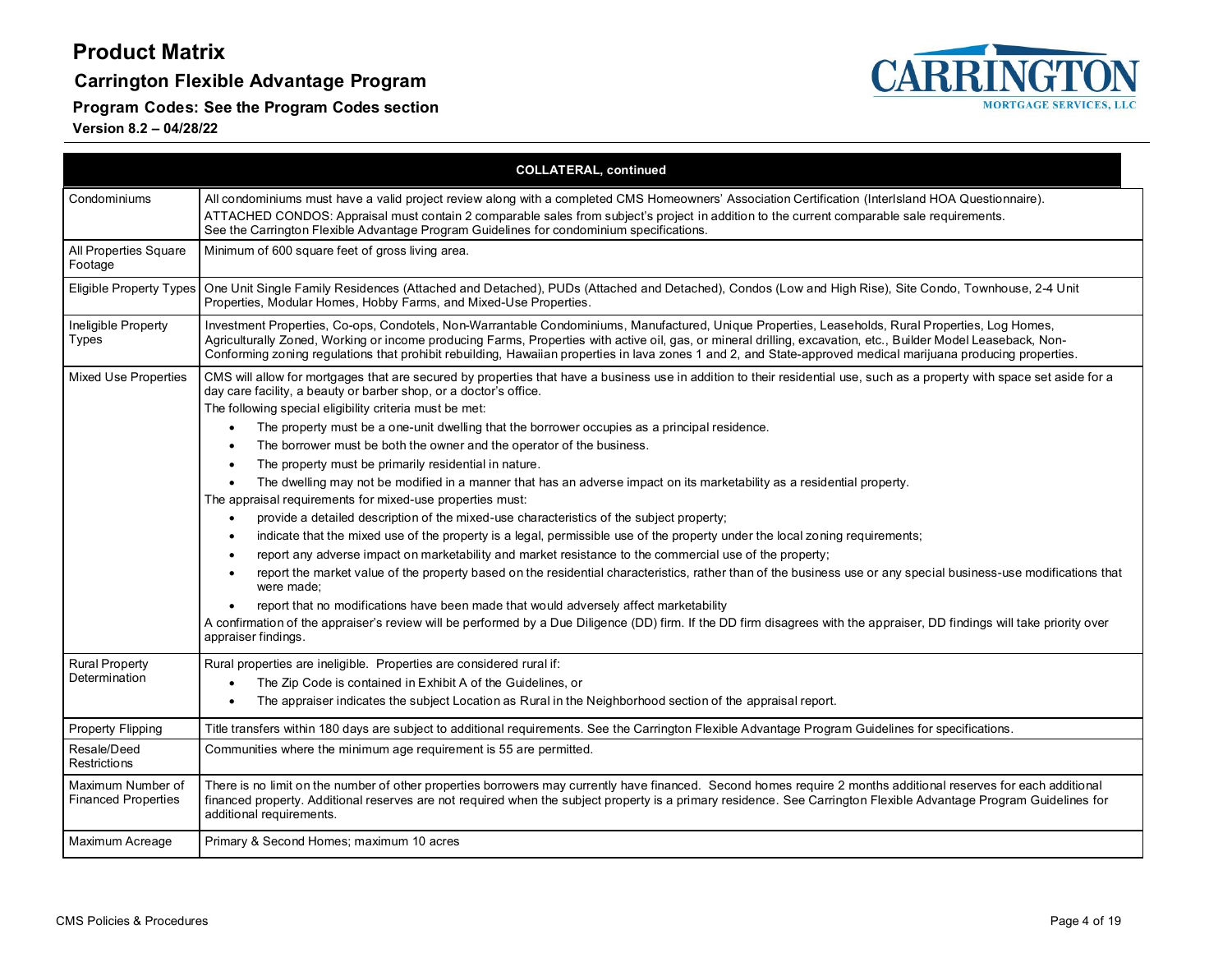### **Carrington Flexible Advantage Program**

**Program Codes: See the Program Codes section**



|                                          | <b>TYPES OF FINANCING</b>                                                                                                                                                                                                                                                                                                                                                                                                                                                                                                                                                                                                                                          |
|------------------------------------------|--------------------------------------------------------------------------------------------------------------------------------------------------------------------------------------------------------------------------------------------------------------------------------------------------------------------------------------------------------------------------------------------------------------------------------------------------------------------------------------------------------------------------------------------------------------------------------------------------------------------------------------------------------------------|
| <b>General Refinance</b><br>Requirements | Rate/term refinance and cash-out refinance transactions are allowed.<br>Determining Loan-to-Value                                                                                                                                                                                                                                                                                                                                                                                                                                                                                                                                                                  |
|                                          | If the subject property was purchased > 6-months and < 12-months from the application date, the current appraised value can be used to determine loan-to-value. Two<br>full appraisals are required and the lower of the two values will determine the loan-to-value.                                                                                                                                                                                                                                                                                                                                                                                              |
|                                          | If the property was purchased ≤ 6-months from application date, the lesser of the current appraisal value or previous purchase price plus documented improvements<br>(if any) must be used. The purchase settlement statement and any invoices for materials/labor will be required.                                                                                                                                                                                                                                                                                                                                                                               |
|                                          | Refinances of Short Payoffs are only acceptable for CMS to CMS (Stanwich Portfolio) transactions.                                                                                                                                                                                                                                                                                                                                                                                                                                                                                                                                                                  |
| Rate & Term Refi /                       | No seasoning of first mortgage (no minimum number of payments required on current mortgage).                                                                                                                                                                                                                                                                                                                                                                                                                                                                                                                                                                       |
| Limited Cash Out                         | If owned less than 12 months but greater than 6 months, the current appraised value can be used to determine loan to value. Two full appraisals are required and the<br>lower of the two values will determine the loan to value.                                                                                                                                                                                                                                                                                                                                                                                                                                  |
|                                          | If owned more than 12 months, (recorded date to application date of new loan), the LTV is based on the current appraised value.                                                                                                                                                                                                                                                                                                                                                                                                                                                                                                                                    |
|                                          | Maximum cash in hand is the lessor of 2% of the principal of the new loan amount or \$2000.                                                                                                                                                                                                                                                                                                                                                                                                                                                                                                                                                                        |
|                                          | HUD-1 settlement statements required from any transaction within past 6 months.                                                                                                                                                                                                                                                                                                                                                                                                                                                                                                                                                                                    |
|                                          | If previous transaction was cash-out or if it combined a first and non-purchase money subordinate into a new first, loan to be coded cash out.                                                                                                                                                                                                                                                                                                                                                                                                                                                                                                                     |
|                                          | If new transaction combines a 1st and non-purchase money 2nd into a new 1st loan, it is considered cash out.                                                                                                                                                                                                                                                                                                                                                                                                                                                                                                                                                       |
|                                          | Must demonstrate there is a Benefit to the borrower by utilizing the CMS benefit to borrower form currently in use through Encompass for refinance transactions.                                                                                                                                                                                                                                                                                                                                                                                                                                                                                                   |
| Listed For Sale or<br>Purchase           | To be eligible for either a rate/term or a cash-out refinance, the subject property must be taken off the market on or before application date, provide a letter of<br>explanation for the MLS listing and statement of intent to retain the property for 12 months after closing. For cash-out transactions, if the subject property was listed for<br>sale in the 6 months prior to application date, a 10% LTV reduction from the maximum available for the specific transaction is required. The lesser of the most recent<br>list price or the current appraised value should be used to determine loan-to-value for both rate/term or cash-out transactions. |
| Cash-out Refinance                       | For all cash-out refinance transactions: a signed letter from the borrower disclosing the purpose of the cash-out must be obtained. At least one borrower must have<br>been on title a minimum of six (6) months prior to the new note date and a minimum of 6 months must have elapsed since the most recent mortgage transaction on<br>the subject property (either the original purchase transaction or subsequent refinance). Note date to note date is used to calculate the 6 months.                                                                                                                                                                        |
|                                          | For cash-out refinance transactions where the property is currently vested in a trust or LLC, the borrowers must have owned the property in the name of the trust or LLC<br>for at least six (6) months prior to closing.                                                                                                                                                                                                                                                                                                                                                                                                                                          |
|                                          | Note: Properties removed from a Trust or LLC are not required to meet the seasoning requirements if the property moves from the Trust to the owner of Trust or the LLC<br>to the owner of LLC. Minimum fifty-percent (50%) ownership of the LLC is required.                                                                                                                                                                                                                                                                                                                                                                                                       |
|                                          | There is no waiting period if the borrower was legally awarded the property through divorce, separation, or dissolution of a domestic partnership.                                                                                                                                                                                                                                                                                                                                                                                                                                                                                                                 |
| Cash Out                                 | Maximum Amounts: \$250,000                                                                                                                                                                                                                                                                                                                                                                                                                                                                                                                                                                                                                                         |
|                                          | Cash out may be used to pay off debt for qualifying. Cash out proceeds permitted for reserves with ≥ 700 FICO.                                                                                                                                                                                                                                                                                                                                                                                                                                                                                                                                                     |
| All Refinances                           | All refinance transactions must have Net Tangible Benefit to Borrower.                                                                                                                                                                                                                                                                                                                                                                                                                                                                                                                                                                                             |
| Construction-to-Perm                     | Not permitted                                                                                                                                                                                                                                                                                                                                                                                                                                                                                                                                                                                                                                                      |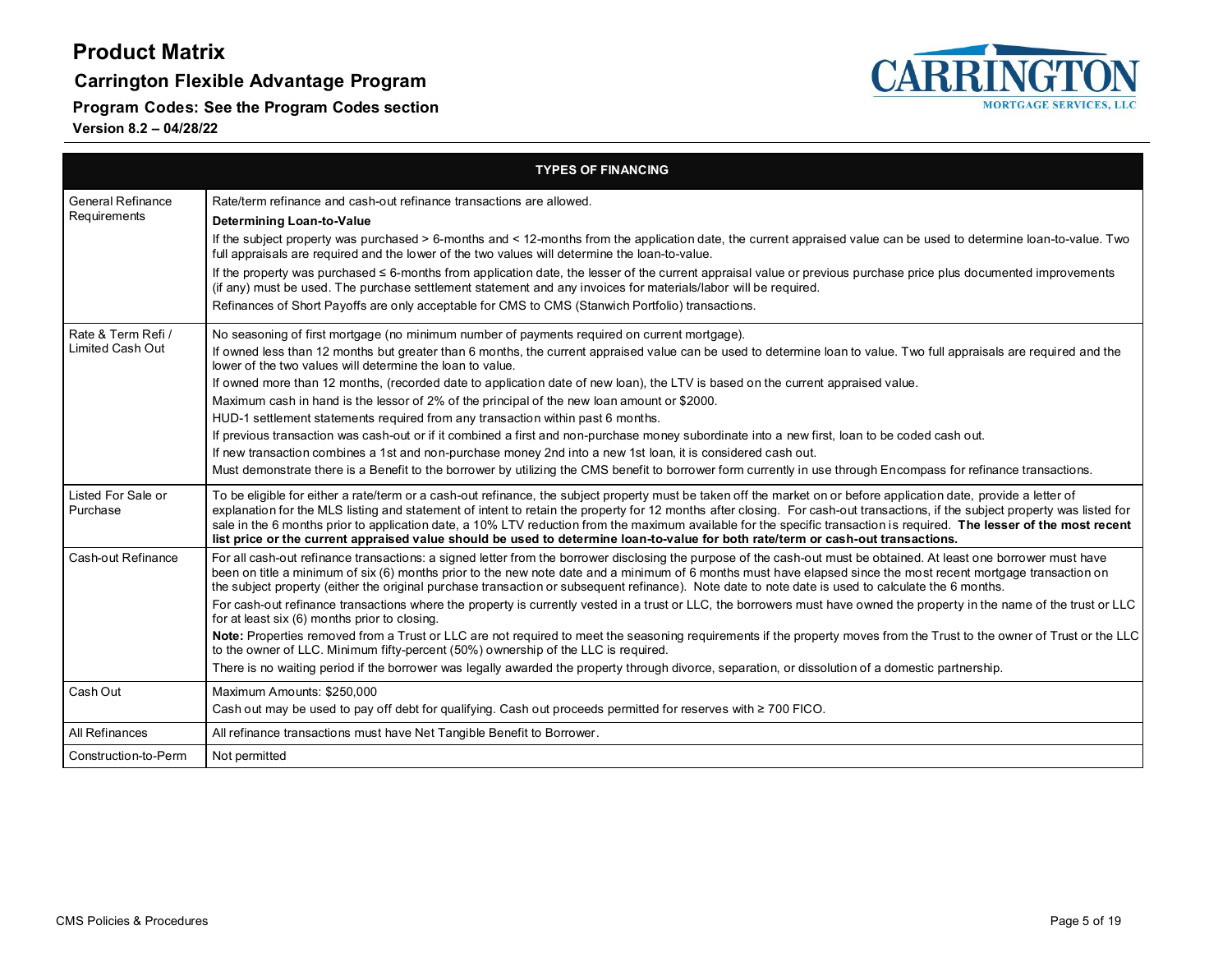### **Carrington Flexible Advantage Program**



**Program Codes: See the Program Codes section**

|                                                                 | <b>TYPES OF FINANCING, continued</b>                                                                                                                                                                                                                                                                                                                                                                                                                                                                                                                                |
|-----------------------------------------------------------------|---------------------------------------------------------------------------------------------------------------------------------------------------------------------------------------------------------------------------------------------------------------------------------------------------------------------------------------------------------------------------------------------------------------------------------------------------------------------------------------------------------------------------------------------------------------------|
| Texas $50(a)(6)$<br>Refinances                                  | Permitted. Refer to Carrington Flexible Advantage Program Guidelines and Texas Home Equity section below for full details.<br>Not Permitted for Interest Only                                                                                                                                                                                                                                                                                                                                                                                                       |
| <b>Texas Conversion</b><br>(Refinance) Transactions             | To convert (refinance) a Texas 50(a)(6) loan to a Rate/Term loan the following are required:<br>Existing Texas 50(a)(6) loan must be seasoned for at least 12 months at time of closing<br>Borrower(s) must be provided a copy of Notice Concerning Refinance of Existing Home Equity Loan to Non-Home Equity Loan Under Section 50(f)(2)<br>disclosure<br>Borrower(s) must receive disclosure within 3 business days of application and 12 calendar days prior to consummation<br>Maximum 80% LTV/CLTV<br>No cash out permitted<br>Not Permitted for Interest Only |
| Secondary Financing/<br>Payoff                                  | Allowed                                                                                                                                                                                                                                                                                                                                                                                                                                                                                                                                                             |
| Secondary Financing/<br>Subordination                           | Allowed for Primary Residence and Second Homes<br>Maximum 90% CLTV (Institutional Seconds Only) Refer to Carrington Flexible Advantage Program Guidelines for additional information regarding<br>Secondary/Subordinate Financing.                                                                                                                                                                                                                                                                                                                                  |
|                                                                 | <b>CREDIT</b>                                                                                                                                                                                                                                                                                                                                                                                                                                                                                                                                                       |
| Minimum Credit History<br>- Primary Wage-earner<br>Requirements | Standard Credit: 3 tradelines reporting for 12+ months with activity in last 12 months OR 2 tradelines reporting for 24+ months with activity in last 12 months OX60 for<br>most recent 12 months                                                                                                                                                                                                                                                                                                                                                                   |
|                                                                 | Trade lines must meet the following: The credit line must be reflected on the borrower's credit report                                                                                                                                                                                                                                                                                                                                                                                                                                                              |
|                                                                 | The account must have activity in the past 12-months and may be open or closed                                                                                                                                                                                                                                                                                                                                                                                                                                                                                      |
|                                                                 | Tradelines used to qualify may not exceed 0x60 in the most recent 12 months                                                                                                                                                                                                                                                                                                                                                                                                                                                                                         |
|                                                                 | An acceptable 12- or 24-month housing history not reporting on credit may also be used as a tradeline<br>Credit lines on which the borrower is not obligated to make payments are not acceptable for establishing a minimum history. e.g., loans in a deferment period, collection<br>or charged-off accounts, accounts discharged through bankruptcy, and authorized user accounts.                                                                                                                                                                                |
| <b>Limited Tradelines</b>                                       | Primary Residence and Second Homes only.                                                                                                                                                                                                                                                                                                                                                                                                                                                                                                                            |
|                                                                 | No minimum tradeline requirements when limited tradeline requirements are met.                                                                                                                                                                                                                                                                                                                                                                                                                                                                                      |
|                                                                 | If the borrower does not meet the requirements for Standard Tradelines but still has a valid credit score, he or she may qualify under Limited Tradelines. The following<br>requirements apply when qualifying with Limited Tradelines:                                                                                                                                                                                                                                                                                                                             |
|                                                                 | Primary residence and second homes only                                                                                                                                                                                                                                                                                                                                                                                                                                                                                                                             |
|                                                                 | 10% minimum borrower contribution                                                                                                                                                                                                                                                                                                                                                                                                                                                                                                                                   |
|                                                                 | Minimum 6-months reserves after closing                                                                                                                                                                                                                                                                                                                                                                                                                                                                                                                             |
|                                                                 | Full documentation of income (Bank Statement Documentation not allowed)                                                                                                                                                                                                                                                                                                                                                                                                                                                                                             |
|                                                                 | When qualifying with Limited Tradelines, the lower of either the Representative Loan Score or a 580 score is used to qualify the borrower on the Non-Prime<br>Matrix. The loan may be priced using the actual Representative Loan Score.                                                                                                                                                                                                                                                                                                                            |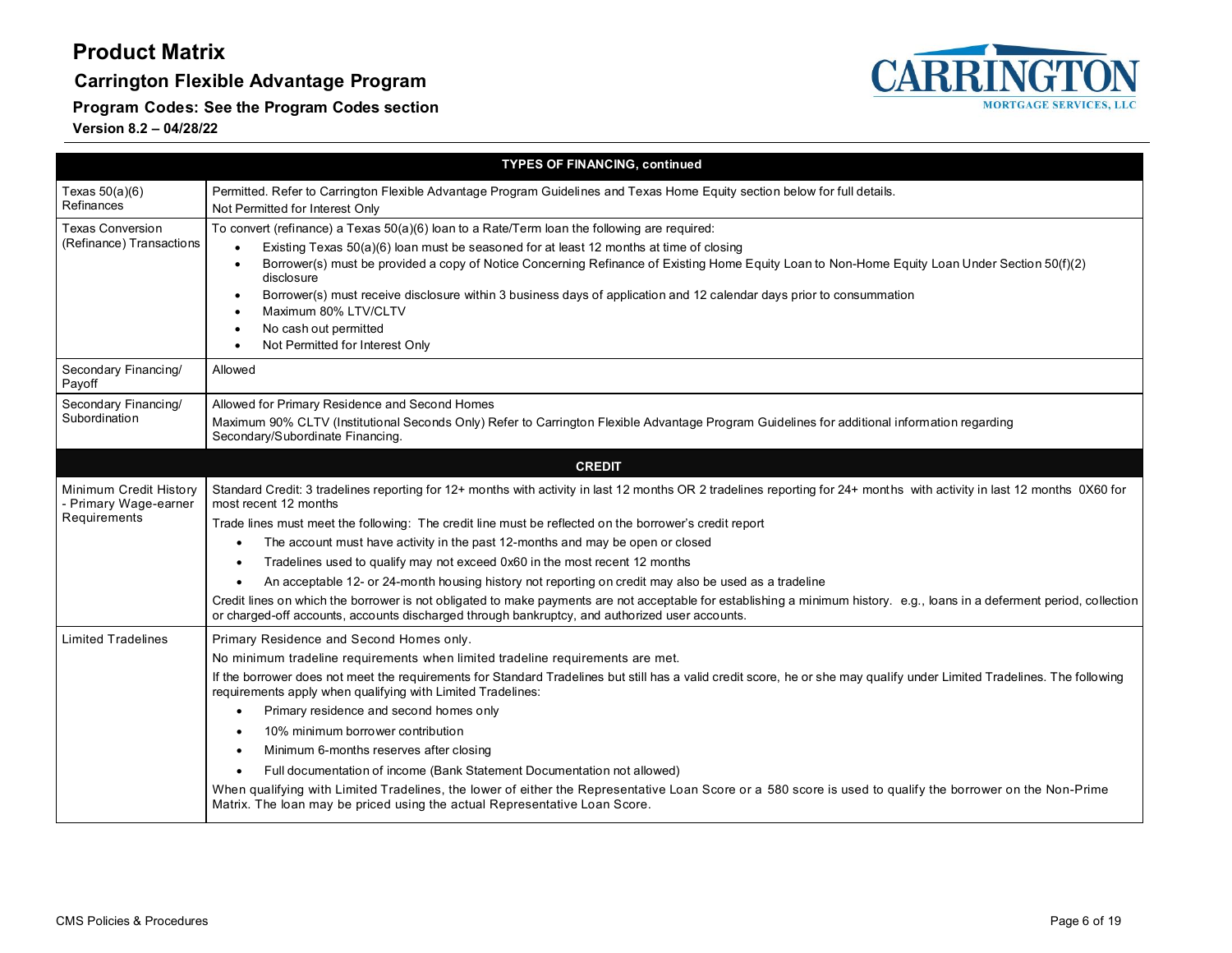**Carrington Flexible Advantage Program**

**Program Codes: See the Program Codes section**



|                                            | <b>CREDIT, continued</b>                                                                                                                                                                                                                                                                                                                                                                                                                                                                                                                                                                                                                                                                                                                                                                                                                                            |  |  |  |  |  |
|--------------------------------------------|---------------------------------------------------------------------------------------------------------------------------------------------------------------------------------------------------------------------------------------------------------------------------------------------------------------------------------------------------------------------------------------------------------------------------------------------------------------------------------------------------------------------------------------------------------------------------------------------------------------------------------------------------------------------------------------------------------------------------------------------------------------------------------------------------------------------------------------------------------------------|--|--|--|--|--|
| <b>Disputed Tradelines</b>                 | Borrowers are not required to remove disputed tradelines from their credit report regardless of the number of accounts or the amounts.                                                                                                                                                                                                                                                                                                                                                                                                                                                                                                                                                                                                                                                                                                                              |  |  |  |  |  |
|                                            | A disputed account is not a waiver of the debt from consideration in underwriting. Disputed accounts must meet the guideline requirements for collections and/or charge<br>off status unless there is documentation provided of a bonafide dispute such as a police report due to fraud or theft.                                                                                                                                                                                                                                                                                                                                                                                                                                                                                                                                                                   |  |  |  |  |  |
| Non-Traditional Credit                     | Not permitted                                                                                                                                                                                                                                                                                                                                                                                                                                                                                                                                                                                                                                                                                                                                                                                                                                                       |  |  |  |  |  |
| Mortgage/Rental History                    | See Grade Determination above.                                                                                                                                                                                                                                                                                                                                                                                                                                                                                                                                                                                                                                                                                                                                                                                                                                      |  |  |  |  |  |
|                                            | Mortgage and rental payments not reflected on the original credit report must be documented via an institutional Verification of Rent or Verification of Mortgage<br>(VOR/VOM). A combined total of all late mortgage and rental payments in the past 12 months must be used to determine the housing history for all borrowers.                                                                                                                                                                                                                                                                                                                                                                                                                                                                                                                                    |  |  |  |  |  |
|                                            | If the borrower is making payments to an individual or interested party, 12 months of cancelled checks or bank statements must be obtained. A VOR/VOM is not required<br>but may be requested for clarification.                                                                                                                                                                                                                                                                                                                                                                                                                                                                                                                                                                                                                                                    |  |  |  |  |  |
|                                            | All mortgages and rental payments should be current at time of closing. If the credit report or VOR/VOM reflects a past-due status, updated documentation is required to<br>verify account is current.                                                                                                                                                                                                                                                                                                                                                                                                                                                                                                                                                                                                                                                              |  |  |  |  |  |
|                                            | Borrowers with no housing history or less than 12 months housing history are permitted. Refer to Carrington Flexible Advantage Program Guidelines for full details.                                                                                                                                                                                                                                                                                                                                                                                                                                                                                                                                                                                                                                                                                                 |  |  |  |  |  |
| Forbearance Due to<br><b>FEMA Disaster</b> | CMS will permit forbearance only in cases of a FEMA Disaster Declaration. Documentation from the servicer must be obtained and the cause outside the disaster (i.e.<br>loss of work, damage, etc.) must be cured and documented (i.e. back to work and able to meet ability-to-repay (ATR) requirements).                                                                                                                                                                                                                                                                                                                                                                                                                                                                                                                                                           |  |  |  |  |  |
| Late Payments after                        | The forbearance may be resolved through one of the following two options:                                                                                                                                                                                                                                                                                                                                                                                                                                                                                                                                                                                                                                                                                                                                                                                           |  |  |  |  |  |
| Forbearance                                | 1. Remove the disaster forbearance status and reinstate the mortgage by making a lump-sum payment to bring the mortgage current. The impact of any lump sum<br>payment must be considered in the asset analysis. Funds may not be borrowed for the purpose of a full reinstatement after the date of the loan application. Or                                                                                                                                                                                                                                                                                                                                                                                                                                                                                                                                       |  |  |  |  |  |
|                                            | 2. Complete three (3) regular monthly payments after an approved loss mitigation option with the current servicer, such as a repayment plan, payment deferral, or trial<br>payments for a loan modification. Any remaining balance due after three timely payments are made pursuant to a loss mitigation option may be included in a rate and<br>term or cash out refinance.                                                                                                                                                                                                                                                                                                                                                                                                                                                                                       |  |  |  |  |  |
|                                            | Borrowers who have missed payments pursuant to a disaster forbearance must provide documentation of acceptable resolution of any hardship. Missed mortgage<br>payments during the period of a disaster forbearance will not be deemed as "late" payments for the purpose of establishing eligibility or credit grade, provided the<br>forbearance is documented per the requirements above. Missed mortgage payments after termination of the forbearance plan or during an approved loss mitigation<br>option will be considered late for the purposes of establishing eligibility and graded accordingly. A borrower who experiences a Housing Event, including foreclosure,<br>short sale, or deed-in-lieu of foreclosure after a forbearance must continue to meet all program quidelines related to Housing Events, including seasoning and credit<br>grading. |  |  |  |  |  |
| Late Payments                              | Rolling Late Payments: Rolling late payments are not considered a single event. Each occurrence of a contractual delinquency is considered individually for loan<br>eligibility.                                                                                                                                                                                                                                                                                                                                                                                                                                                                                                                                                                                                                                                                                    |  |  |  |  |  |
|                                            | Past Due Accounts: Past due consumer debts can be no more than 30 days past due at time of closing unless the past due consumer debt will be paid off at closing.<br>For mortgage late payment requirements refer to Mortgage/Rental History above.                                                                                                                                                                                                                                                                                                                                                                                                                                                                                                                                                                                                                 |  |  |  |  |  |
| Credit Grade C                             | Credit Grade C: All mortgages and rental payments must be paid as agreed for the last 12 months, or since the date the Housing Event was cured (if Housing Event<br>occurred less than 12 months ago). Mortgage and rental lates prior to the Housing Event are disregarded.                                                                                                                                                                                                                                                                                                                                                                                                                                                                                                                                                                                        |  |  |  |  |  |
| Bankruptcy                                 | For bankruptcy seasoning requirements, see Grade Determination above.                                                                                                                                                                                                                                                                                                                                                                                                                                                                                                                                                                                                                                                                                                                                                                                               |  |  |  |  |  |
|                                            | A Chapter 13 bankruptcy may remain open after loan closing when all of the following requirements are met:                                                                                                                                                                                                                                                                                                                                                                                                                                                                                                                                                                                                                                                                                                                                                          |  |  |  |  |  |
|                                            | A minimum 12-month repayment period in the bankruptcy has elapsed                                                                                                                                                                                                                                                                                                                                                                                                                                                                                                                                                                                                                                                                                                                                                                                                   |  |  |  |  |  |
|                                            | Bankruptcy plan payments for the last 12 months have been made on time                                                                                                                                                                                                                                                                                                                                                                                                                                                                                                                                                                                                                                                                                                                                                                                              |  |  |  |  |  |
|                                            | Borrower has received written permission from bankruptcy court to enter into the transaction                                                                                                                                                                                                                                                                                                                                                                                                                                                                                                                                                                                                                                                                                                                                                                        |  |  |  |  |  |
|                                            | Note: Open Chapter 13 bankruptcy will be graded per the mortgage rating. If the bankruptcy has late payments within the last 12 months, they must be paid off and<br>the loan must be graded as Credit Grade C.                                                                                                                                                                                                                                                                                                                                                                                                                                                                                                                                                                                                                                                     |  |  |  |  |  |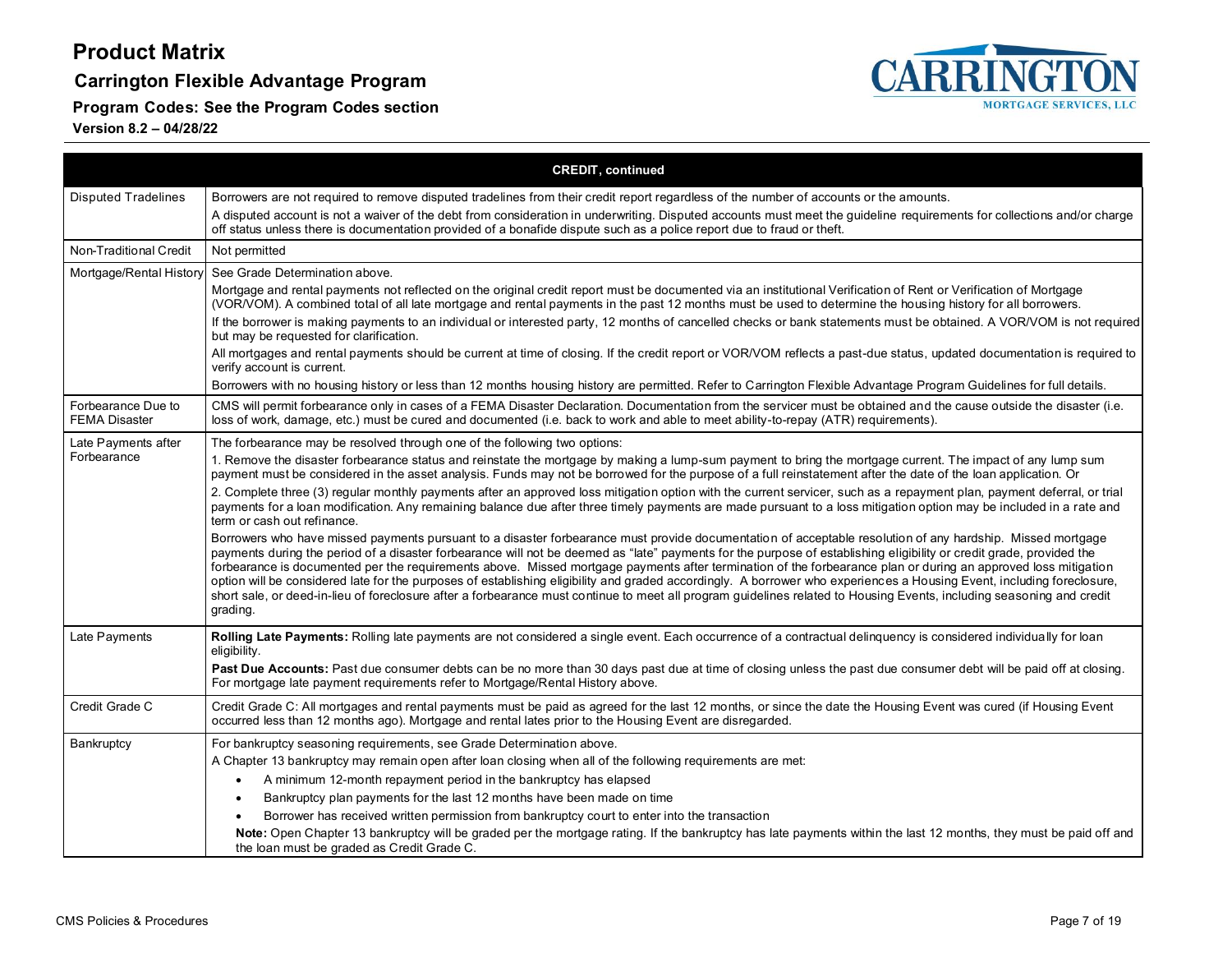**Carrington Flexible Advantage Program**

**Program Codes: See the Program Codes section**



|                                                              | <b>CREDIT, continued</b>                                                                                                                                                                                                                                                                                                                                                                                                                                                                                                                                                                                                                                                                                                                                                                                                                                                                                                                                                                                                                                                                                                                                                                                                                                                 |
|--------------------------------------------------------------|--------------------------------------------------------------------------------------------------------------------------------------------------------------------------------------------------------------------------------------------------------------------------------------------------------------------------------------------------------------------------------------------------------------------------------------------------------------------------------------------------------------------------------------------------------------------------------------------------------------------------------------------------------------------------------------------------------------------------------------------------------------------------------------------------------------------------------------------------------------------------------------------------------------------------------------------------------------------------------------------------------------------------------------------------------------------------------------------------------------------------------------------------------------------------------------------------------------------------------------------------------------------------|
| Short Sale/<br>Foreclosure/<br>Deed-in-Lieu/<br>Modification | See Grade Determination above.                                                                                                                                                                                                                                                                                                                                                                                                                                                                                                                                                                                                                                                                                                                                                                                                                                                                                                                                                                                                                                                                                                                                                                                                                                           |
| Collections/<br>Charge Offs                                  | The following accounts may remain open:<br>Collections and charge-offs $\leq$ 24 months old with a maximum cumulative balance of \$2,000<br>Collections and charge-offs $\geq$ 24 months old with a maximum of \$2,500 per occurrence<br>Collections and charge-offs that have passed beyond the statute of limitation for that state (supporting documentation required)<br>All medical collections<br>$\bullet$<br>Collection and charge-off account balances remaining after the exclusions listed above may remain open when one of the following is met:<br>Borrower has sufficient reserves to cover remaining collection and charge-off balances (in addition to the published reserve requirement); or<br>Payment for remaining collections and charge-offs included in DTI results in final DTI ≤ 50% (payment calculated at 5% of balance of remaining unpaid<br>collections and charge-offs).<br>A combination of the two options above is allowed. A portion of the unpaid collection balance can be included in the DTI while the remainder is covered by excess<br>reserves. Collections and charge-offs that cannot be factored into DTI or reserves must be paid off.                                                                                    |
| Judgments/Liens                                              | Judgments and tax liens must be paid off prior to or at closing, unless the requirements listed below are met. Adverse credit that will impact title must be paid in full as<br>title must insure our lien position without exception.<br>Court-ordered judgments may remain open when all of the following requirements are met:<br>A copy of the repayment agreement is obtained;<br>A minimum of 3 months has elapsed on the plan and evidence of timely payments for the most recent 3 months is provided; and<br>The maximum payment required under the plan is included in the debt-to-income ratio.<br>Outstanding tax liens may remain open on purchase transactions only (additional LTV reductions may be required based on the size of the lien). All of the following<br>requirements must be met:<br>A copy of the repayment agreement is obtained;<br>A minimum of 3 months has elapsed on the plan and evidence of timely payments for the most recent 3 months is provided;<br>The maximum payment required under the plan is included in the debt-to-income ratio; and<br>The title company must provide written confirmation confirming (a) the title company is aware of the outstanding tax lien, and (b) there is no impact to first lien position. |
| <b>IRS Taxes Owed</b><br>(No Lien)                           | For IRS taxes owed and no lien is present all of the following requirements must be met:<br>A copy of the repayment agreement is obtained;<br>A minimum of 3 months has elapsed on the plan and evidence of timely payments for the most recent 3 months is provided;<br>The maximum payment required under the plan is included in the debt-to-income ratio.                                                                                                                                                                                                                                                                                                                                                                                                                                                                                                                                                                                                                                                                                                                                                                                                                                                                                                            |
| Minimum FICO                                                 | The primary wage-earner score is used as the Representative Credit Score for each loan. Primary wage-earner may be an occupying or non-occupying co-borrower.<br>The primary wage-earner must have a valid score from at least 2 of the following 3 agencies: Experian (FICO), Trans Union (Empirica), and Equifax (Beacon). Only<br>scores from these agencies are acceptable. Additional co-borrowers on the loan must have at least one valid score of 500 or greater.<br>To determine the Representative Credit Score for the primary wage-earner, select the middle score when 3 agency scores are provided and the lower score when only<br>2 agency scores are provided.                                                                                                                                                                                                                                                                                                                                                                                                                                                                                                                                                                                          |
| Rapid Rescore                                                | Permitted. See Underwriting Guidelines for additional requirements.                                                                                                                                                                                                                                                                                                                                                                                                                                                                                                                                                                                                                                                                                                                                                                                                                                                                                                                                                                                                                                                                                                                                                                                                      |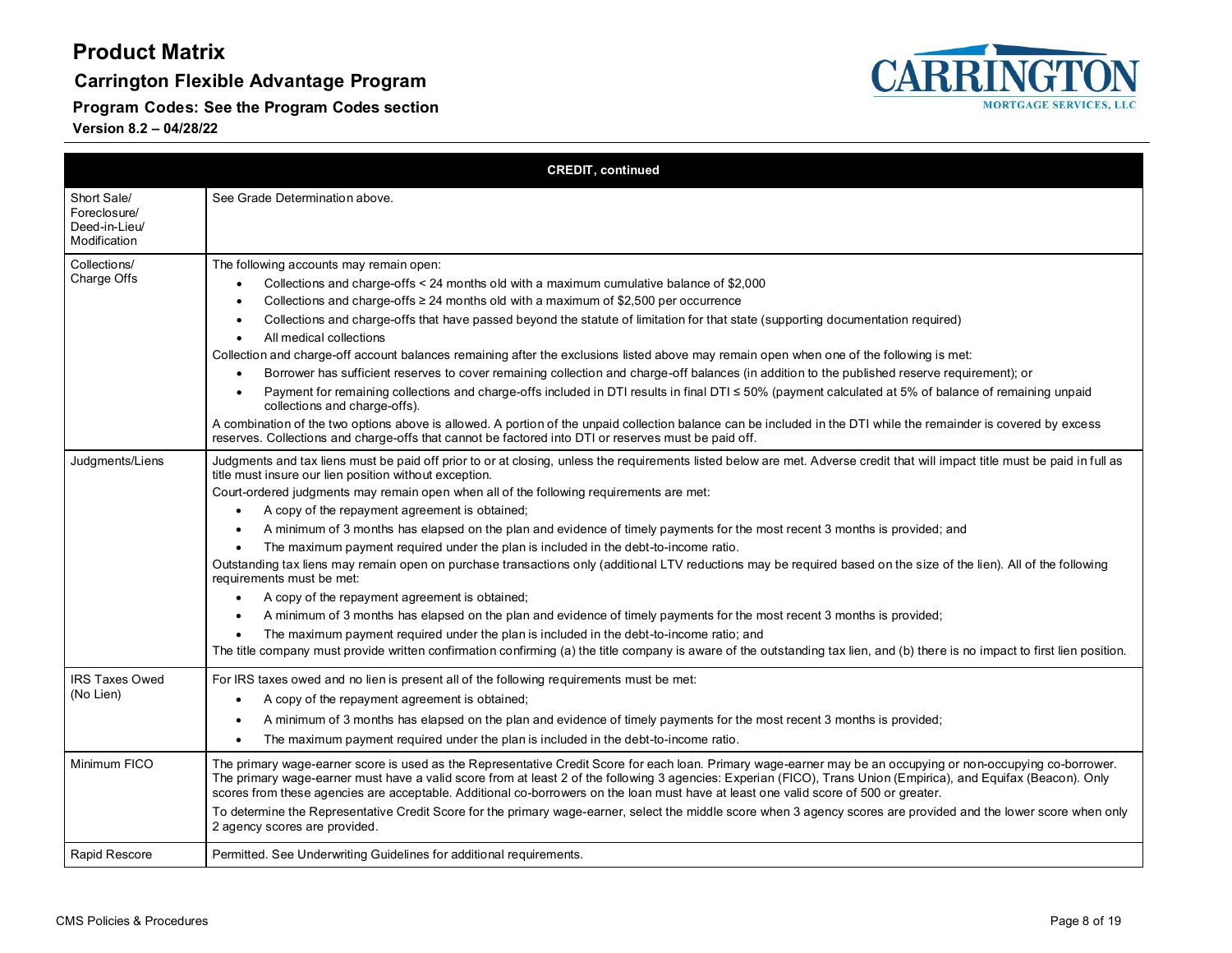### **Carrington Flexible Advantage Program**

**Program Codes: See the Program Codes section**



|                 | <b>CREDIT, continued</b>                                                                                                                                                                                                                                                                                                                                                                                                                                                                                                                                                                                    |  |  |  |
|-----------------|-------------------------------------------------------------------------------------------------------------------------------------------------------------------------------------------------------------------------------------------------------------------------------------------------------------------------------------------------------------------------------------------------------------------------------------------------------------------------------------------------------------------------------------------------------------------------------------------------------------|--|--|--|
| Minimum Payment | Use the greater of \$10 or 5% of balance for revolving accounts if payment not reporting. Include all revolving payments regardless of the number of payments<br>remaining. Revolving accounts are allowed to be paid off prior to or at closing in order to exclude the payment from the debt ratio. Revolving accounts do not have to<br>be closed to exclude the payment from the debt ratio. For 30-day accounts/accounts paid in full on a monthly basis (i.e.: American Express), use 5% of the outstanding<br>balance unless borrower has sufficient liquid assets verified to pay the full balance. |  |  |  |
|                 | Installment payments may be excluded with 10 or less payments remaining, except for car leases. Installment debts can be paid down to meet the 10 payments. If the<br>excluded payment is 5% or more of the borrower's qualifying income, the underwriter must review the transaction for ability to repay.                                                                                                                                                                                                                                                                                                 |  |  |  |
|                 | <b>INCOME/ASSETS</b>                                                                                                                                                                                                                                                                                                                                                                                                                                                                                                                                                                                        |  |  |  |
| Employment      | All borrowers must have a 2-year employment history. Borrowers should provide a signed, written letter of explanation for any employment gaps that exceed 30 days in<br>the most recent 12 month period, or that exceed 60 days in months 13-24. Borrowers newly employed are allowed with documentation showing the borrower was<br>previously in school or a training program and borrower is now employed in that line of work.                                                                                                                                                                          |  |  |  |
| Income          | Paystub(s) covering the most recent 30-day period providing year-to-date earnings at approval date. E.g. paid weekly = 4 paystubs, Bi-weekly/semi-monthly = 2<br>paystubs.                                                                                                                                                                                                                                                                                                                                                                                                                                  |  |  |  |
| Self-employed   | Two years personal and business tax returns with all schedules if borrower has 25% or greater ownership interest in the business. Personal and business tax returns<br>must be validated through a 4506-C and 8821 when applicable. If tax transcripts are not available due to recent filing, a copy of the IRS notice showing "No record of<br>return filed" is required in addition to the previous 2 years validated tax returns. Borrowers are qualified using the returns validated.<br>A Liquidity Test is not required to qualify the borrower.                                                     |  |  |  |
| Non-Salaried    | Two years documentation and evidence of at least 3 year continuance is required. Retirement Income requires a copy of the award letter and most recent 1099's OR<br>3-months consecutive bank statements showing receipt of the income. Social Security income can be taxed up 25% or an amount that is prudent based on federal tax<br>levels but not to exceed 25%. Documentation is required to show the income is non-taxable. Alimony and child support must be received at least 6-months to be used<br>for qualifying.                                                                               |  |  |  |
| Rental Income   | Rental income from a 1-unit primary residence or second homes may not be used. Boarder income cannot be used.                                                                                                                                                                                                                                                                                                                                                                                                                                                                                               |  |  |  |
|                 | Note: If rental income from the subject property is not being used to qualify, the gross monthly rent must still be documented with appraisal forms 1007 and 216 for<br>lender reporting purposes.                                                                                                                                                                                                                                                                                                                                                                                                          |  |  |  |
|                 | The full PITIA on all rental properties must be considered in the debt ratio when rental income is not used to qualify.                                                                                                                                                                                                                                                                                                                                                                                                                                                                                     |  |  |  |
|                 | Subject property (2-4 unit primary residence) - use the income approach section from the appraisal and a copy of the current lease is required. If the property has been<br>owned for at least 1 year, borrower to provide tax returns with at least a 12 month rental history. If the property has been owned less than 1 year, rental income is<br>calculated per the income approach from the appraisal.                                                                                                                                                                                                 |  |  |  |
|                 | Rental Income from other real estate owned - rental income from another property owned prior to loan application should be calculated using the borrower's federal<br>income tax returns for the most recent 12-month period (Cash Flow Analysis from Schedule E). Income should be averaged. Net rental losses should be included in<br>ratios as a liability.                                                                                                                                                                                                                                             |  |  |  |
|                 | For properties owned for less than 1 year, rental income should be calculated using the lesser of:                                                                                                                                                                                                                                                                                                                                                                                                                                                                                                          |  |  |  |
|                 | 75% of the current lease minus the full PITIA; or<br>$\bullet$                                                                                                                                                                                                                                                                                                                                                                                                                                                                                                                                              |  |  |  |
|                 | Cash flow analysis of the Schedule E from the most recent year's federal income tax return (if applicable)                                                                                                                                                                                                                                                                                                                                                                                                                                                                                                  |  |  |  |
|                 | Converting current residence into a rental: 75% of a lease minus the full PITIA may be used.                                                                                                                                                                                                                                                                                                                                                                                                                                                                                                                |  |  |  |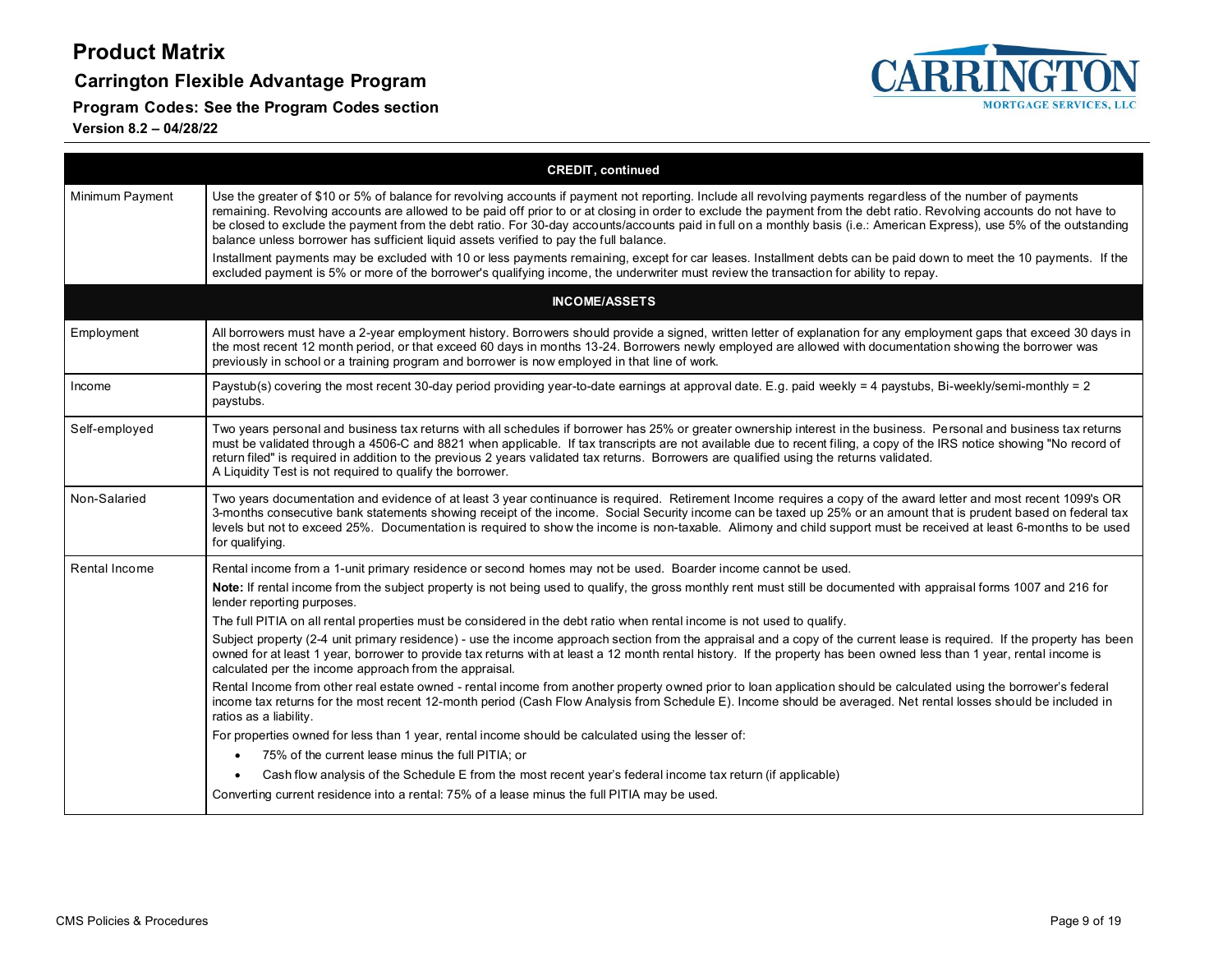### **Carrington Flexible Advantage Program**

**Program Codes: See the Program Codes section**



| <b>INCOME/ASSETS, continued</b>      |                                                                                                                                                                                                                                                                                                                                                                                                                                                                                                                                                                                                                                                                                                                                                   |  |  |  |
|--------------------------------------|---------------------------------------------------------------------------------------------------------------------------------------------------------------------------------------------------------------------------------------------------------------------------------------------------------------------------------------------------------------------------------------------------------------------------------------------------------------------------------------------------------------------------------------------------------------------------------------------------------------------------------------------------------------------------------------------------------------------------------------------------|--|--|--|
| Assets                               | Must be sourced/seasoned for 60 days.<br>Deposit verification and seasoning of assets must be documented by two months bank statements. Marketable securities require a copy of the stock certificate.<br>Retirement accounts require documentation verifying the lending terms of the account. All sources of funds must be owned by the borrower. All large deposits must be<br>sourced per guidelines. Asset documentation must be dated within 30 days of application and 90 days of closing. Evidence of liquidation is required for all securities<br>used for closing and real estate. Evidence of transfer of funds is required for all cash accounts. Gifts are acceptable provided minimum borrower investment<br>requirements are met. |  |  |  |
| Eligible Sources of<br>Assets        | Acceptable sources of funds are bank deposits (checking/savings), marketable public traded securities (70% of account value), loans secured by borrower's assets, sale<br>of real estate, funds borrowed secured by real estate, trust funds (60% of borrower's undistributed share), cash value/surrender value of life insurance (60% of the cash<br>value), retirement accounts using 60% of available/vested balance (SEP-IRA, 401K), borrower's real estate commission, business assets provided borrower is 100%<br>owner of the business, depleting the assets from the business account will not have a negative impact on the viability and cash flow of the business.                                                                   |  |  |  |
| Ineligible Sources of<br>Assets      | Cash-on-hand, Sweat equity, Gift or grant funds which must be repaid, Down payment assistance programs, Bridge loans, Unsecured loans or cash advances, Section 8<br>Voucher Assistance, Cryptocurrency (digital assets such as bitcoins) and Private Savings Club accounts.                                                                                                                                                                                                                                                                                                                                                                                                                                                                      |  |  |  |
| Borrower Investment/<br>Contribution | Primary Residence - 5% own funds<br>Second Home - 10% own funds<br>A minimum borrower contribution of 10% is required on the following transactions:<br>Primary residence with unverifiable housing history<br>Loan amount over the FHFA Conforming Loan Limit<br>Limited tradelines<br>$\bullet$                                                                                                                                                                                                                                                                                                                                                                                                                                                 |  |  |  |
| Gifts                                | Gift funds are acceptable on primary residence and second homes transactions once the borrower has met the minimum 5% investment (Primary Residence) or 10%<br>(Second Home). Gift funds are not acceptable for reserves. The donor must be an immediate family member (spouse, child, dependent, parent, sibling, blood relative),<br>future spouse, or domestic partner living with the borrower. The donor may not have any affiliation with a party to the transaction. A signed gift letter is required and<br>must include the amount of the gift, the donor's name, address, telephone number and relationship to borrower. Proof of donor's ability to give and transfer of the gift<br>funds/evidence of receipt is required.            |  |  |  |
| <b>Minimum Reserves</b>              | Cash out proceeds permitted for reserves with ≥ 700 FICO. Reserves must come from borrowers own funds.                                                                                                                                                                                                                                                                                                                                                                                                                                                                                                                                                                                                                                            |  |  |  |
|                                      | Subject property reserve requirement - refer to the above LTV, Additional Program overlays and requirements sections.<br>Second Homes Only: Minimum 6 months; 2 months of additional reserves required for each financed property; no limit on the number of properties borrowers may have<br>financed.<br>Multiple Financed Properties: 2 months for each additional property when the subject is a Second Home. Use of Rental Income Without a Lease: 3 months in addition to<br>standard requirement                                                                                                                                                                                                                                           |  |  |  |
|                                      | No Housing History or Less Than 12 months Verified: 6 months                                                                                                                                                                                                                                                                                                                                                                                                                                                                                                                                                                                                                                                                                      |  |  |  |
|                                      | For files that have more than the required 3 month reserves (e.g. > \$750K loan amounts) the reserve requirement can be reduced to 3 months when all of the following<br>requirements are met:                                                                                                                                                                                                                                                                                                                                                                                                                                                                                                                                                    |  |  |  |
|                                      | Primary occupancy; and                                                                                                                                                                                                                                                                                                                                                                                                                                                                                                                                                                                                                                                                                                                            |  |  |  |
|                                      | $LTV \ge 10\%$ below the maximum available for the transaction; and                                                                                                                                                                                                                                                                                                                                                                                                                                                                                                                                                                                                                                                                               |  |  |  |
|                                      | $DTI \leq 43\%$ .                                                                                                                                                                                                                                                                                                                                                                                                                                                                                                                                                                                                                                                                                                                                 |  |  |  |
|                                      | <b>Note:</b> at no time will a file have less than 3 months reserves.                                                                                                                                                                                                                                                                                                                                                                                                                                                                                                                                                                                                                                                                             |  |  |  |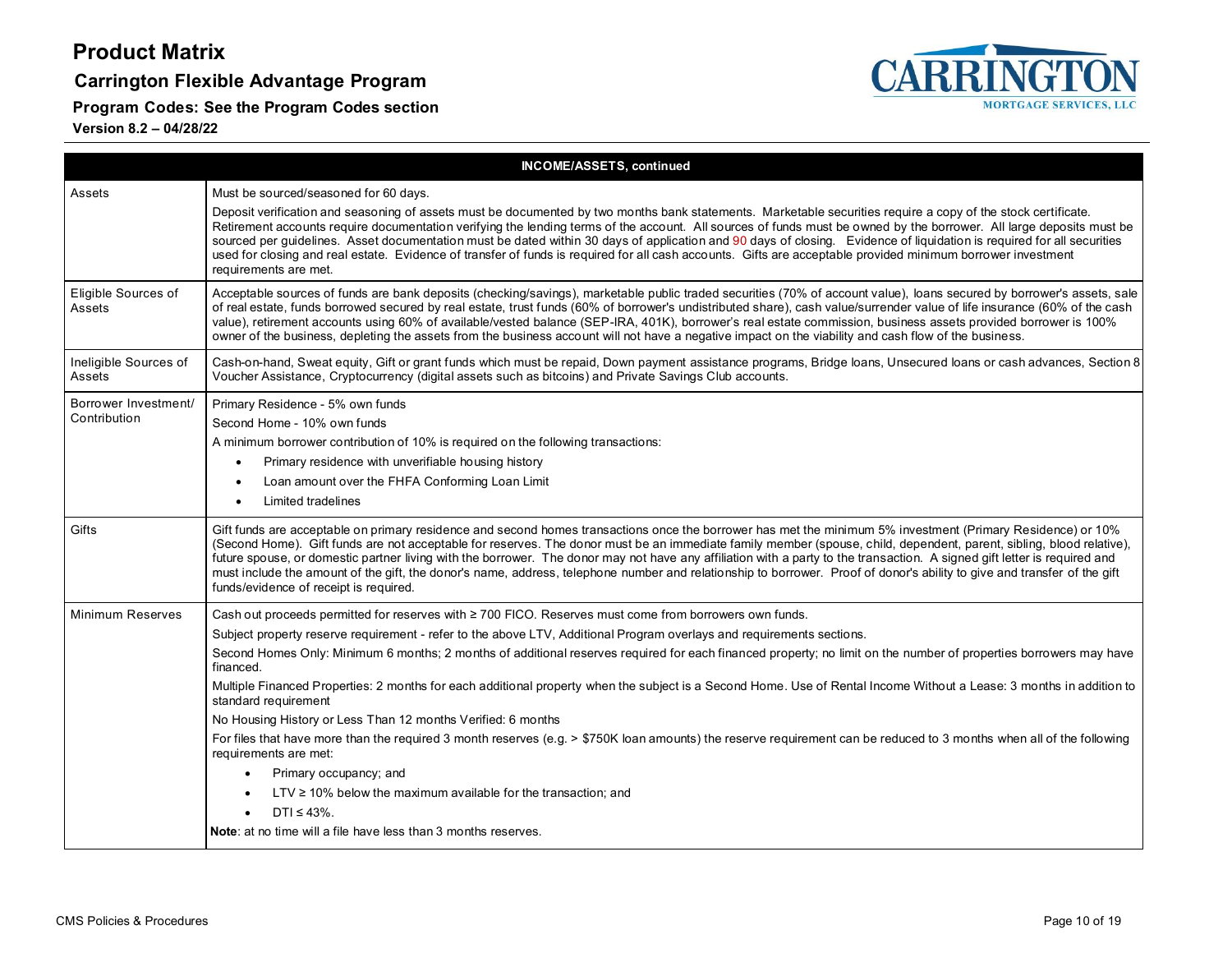### **Carrington Flexible Advantage Program**

CARRINGTON **MORTGAGE SERVICES, LLC** 

**Program Codes: See the Program Codes section**

|                                            | <b>INCOME/ASSETS, continued</b>                                                                                                                                                                                                                                                                                        |  |  |  |
|--------------------------------------------|------------------------------------------------------------------------------------------------------------------------------------------------------------------------------------------------------------------------------------------------------------------------------------------------------------------------|--|--|--|
| <b>Qualifying Reserves</b><br>on ARM Loans | Reserves on ARM loans must be determined based on the on the Fully Indexed Rate. Reserves are measured by the number of months of the qualifying payment<br>amount for the subject mortgage (based on PITIA) that a borrower could pay using his or her financial assets.                                              |  |  |  |
| Ineligible Reserves                        | Cash-on-hand, Cash-out proceeds, Sweat equity, Gift or grant funds which must be repaid, Down payment assistance programs, Bridge loans, Unsecured loans or cash<br>advances, and Section 8 Voucher Assistance                                                                                                         |  |  |  |
| Debt Ratio                                 | See Grade Determination Above                                                                                                                                                                                                                                                                                          |  |  |  |
| Retaining current<br>Residence             | If subject is an owner occupied purchase transaction and borrower's current residence is pending sale, both the current and proposed housing payments are used to<br>qualify.                                                                                                                                          |  |  |  |
| Non-Taxable Income                         | Must verify and document source of income is non-taxable. Documentation includes award letters, policy agreements, account statements or any other documents that<br>address the non-taxable status of the income. All disclosed, non-taxable income must be grossed-up 125% even if not being used for qualification. |  |  |  |
| <b>Manual Underwrite</b><br>Only           | All loans are manually underwritten. AUS is not permitted.                                                                                                                                                                                                                                                             |  |  |  |
|                                            | <b>PURCHASE MONEY</b>                                                                                                                                                                                                                                                                                                  |  |  |  |
| Seller Contribution/<br>Sale Concessions   | Maximum seller contribution up to maximum 9% for LTV $\leq$ 75% and 6% for LTV > 75%: for primary residence and second homes.<br>Sales concessions exceeding the seller contribution limits must be deducted from the sales price before calculating the LTV/CLTV. Financing concessions are not<br>allowed.           |  |  |  |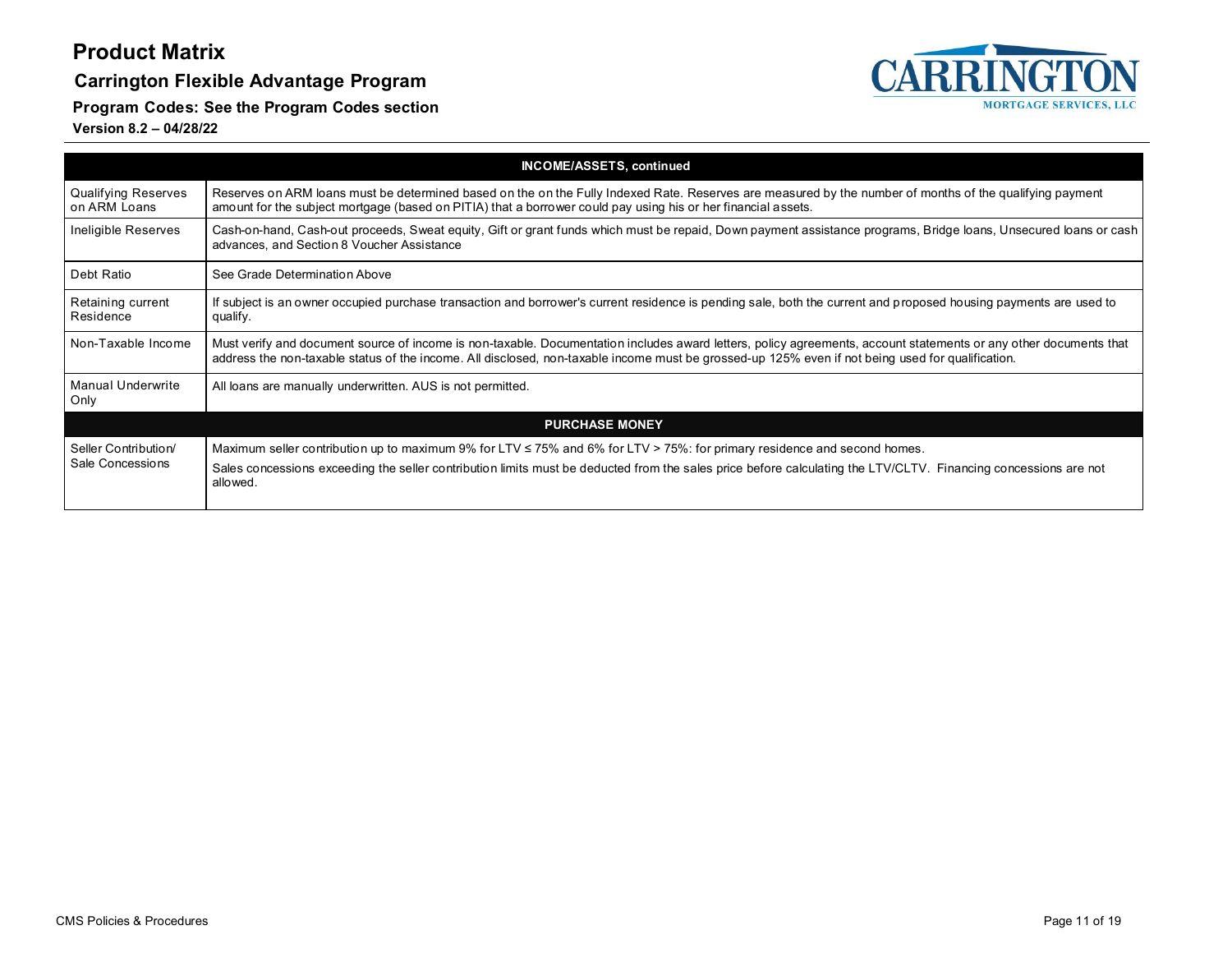### **Carrington Flexible Advantage Program**



**Program Codes: See the Program Codes section**

<span id="page-11-0"></span>

|                                               | <b>GENERAL</b>                                                                                                                                                                                                                                                                                                                                                                                                                                                                                                                                                                                                                  |  |  |  |  |
|-----------------------------------------------|---------------------------------------------------------------------------------------------------------------------------------------------------------------------------------------------------------------------------------------------------------------------------------------------------------------------------------------------------------------------------------------------------------------------------------------------------------------------------------------------------------------------------------------------------------------------------------------------------------------------------------|--|--|--|--|
| Age of Documents                              | Credit Report 90 days; Title Report 90 days; Appraisal 120 days; Closing Protection Letter (CPL) 90 Days                                                                                                                                                                                                                                                                                                                                                                                                                                                                                                                        |  |  |  |  |
| Loan Terms Available                          | 30 year Fixed, 5/1 ARM, 7/1 ARM, 10/1 ARM, 5/1 ARM-IO, 7/1 ARM-IO, and 10/1 ARM-IO                                                                                                                                                                                                                                                                                                                                                                                                                                                                                                                                              |  |  |  |  |
| <b>Escrow Waivers</b>                         | All States excluding DC: Not Permitted<br>DC loans: Property tax and/or insurance escrows may be waived if the LTV is 80% or lower.<br>HPML loans: escrows may not be waived regardless of LTV.                                                                                                                                                                                                                                                                                                                                                                                                                                 |  |  |  |  |
| Assumptions                                   | Not Permitted                                                                                                                                                                                                                                                                                                                                                                                                                                                                                                                                                                                                                   |  |  |  |  |
| High-Cost HOEPA<br>Section 32 (Fed/State)     | Not permitted. States may impose different definitions of points and fees, rate, or APR than apply under HOEPA. States may also use different triggers in each category<br>for determining whether a loan will be a "high-cost mortgage" (or equivalent terms) under state law. CMS does not originate loans defined as high-cost mortgages (or<br>equivalent terms) under Federal or state law, regardless of the basis for the loan's treatment as such.                                                                                                                                                                      |  |  |  |  |
| HPML/<br>Section 35 loans                     | HPML loans (Section 35) are permitted.<br>Federal Section 35 High Priced Test (allowed if all 4 items below are met):<br>Loan is Impounded (escrows)<br>$\mathbf{1}$ .<br>2.<br>No Pre Payment Penalty<br>Ability to Repay has been verified<br>3.<br>Full Appraisal Done on the Property<br>4.<br>HPML flip transactions require a second appraisal from a different certified or state licensed appraiser. Refer to the Carrington Flexible Advantage Underwriting<br>Guidelines for additional information.                                                                                                                  |  |  |  |  |
| QM Fees                                       | Limited to the Section 32 5% Limit                                                                                                                                                                                                                                                                                                                                                                                                                                                                                                                                                                                              |  |  |  |  |
| Ineligible States                             | All loans: North Dakota; Massachusetts (Correspondent loans are eligible for Massachusetts and North Dakota).<br>Interest Only loans not permitted in West Virginia.                                                                                                                                                                                                                                                                                                                                                                                                                                                            |  |  |  |  |
| Illinois Anti-Predatory<br>Lending Databases  | Primary Residence: Completion of the Illinois Anti-Predatory Lending Databases is required for subject properties in Cook, Kane, Peoria, and Will counties. A Certificate<br>of Exemption or Certificate of Compliance is required to record the loan.<br>Retail Loans Only: Interest Only loans not permitted in Illinois in Cook, Kane, Peoria, and Will counties.                                                                                                                                                                                                                                                            |  |  |  |  |
| Maryland HPML<br>Attestation                  | In compliance with Maryland Mortgage Statute 09.03.06.20 - Duty of Care, Brokers must provide an executed HPML Attestation for HPML loans with a subject property<br>in the state of Maryland.                                                                                                                                                                                                                                                                                                                                                                                                                                  |  |  |  |  |
| New York Loans                                | Primary Residence and Second Homes: Loans require a minimum loan size of "Conforming High Balance Loan Limit plus \$1".<br>NY CEMA Loans are permitted (NY CEMA not eligible for CMS Correspondent channel)                                                                                                                                                                                                                                                                                                                                                                                                                     |  |  |  |  |
| Ability to Repay (ATR)                        | Fully Compliant (DTI>43% program follows all other ATR requirements)<br><b>Fully Documented Income</b><br><b>Full Appraisal</b><br>Escrows required<br>$\bullet$<br>No Prepayment Penalty<br>$\bullet$                                                                                                                                                                                                                                                                                                                                                                                                                          |  |  |  |  |
| Documenting Business<br><b>Bank Ownership</b> | Generally, the parties on the business bank accounts should be the same parties on the loan request. If a party appears on a business bank account but is not a<br>borrower on the loan, business records must be provided to prove the borrower's percentage of ownership and entitlement to profits. Examples of acceptable<br>documentation include: Articles of Incorporation with stock ownership breakdown, the business's Operating Agreement, a Corporate Resolution, or letter from the<br>company's tax preparer. Qualifying income must be multiplied by the percentage of profits that the borrower is entitled to. |  |  |  |  |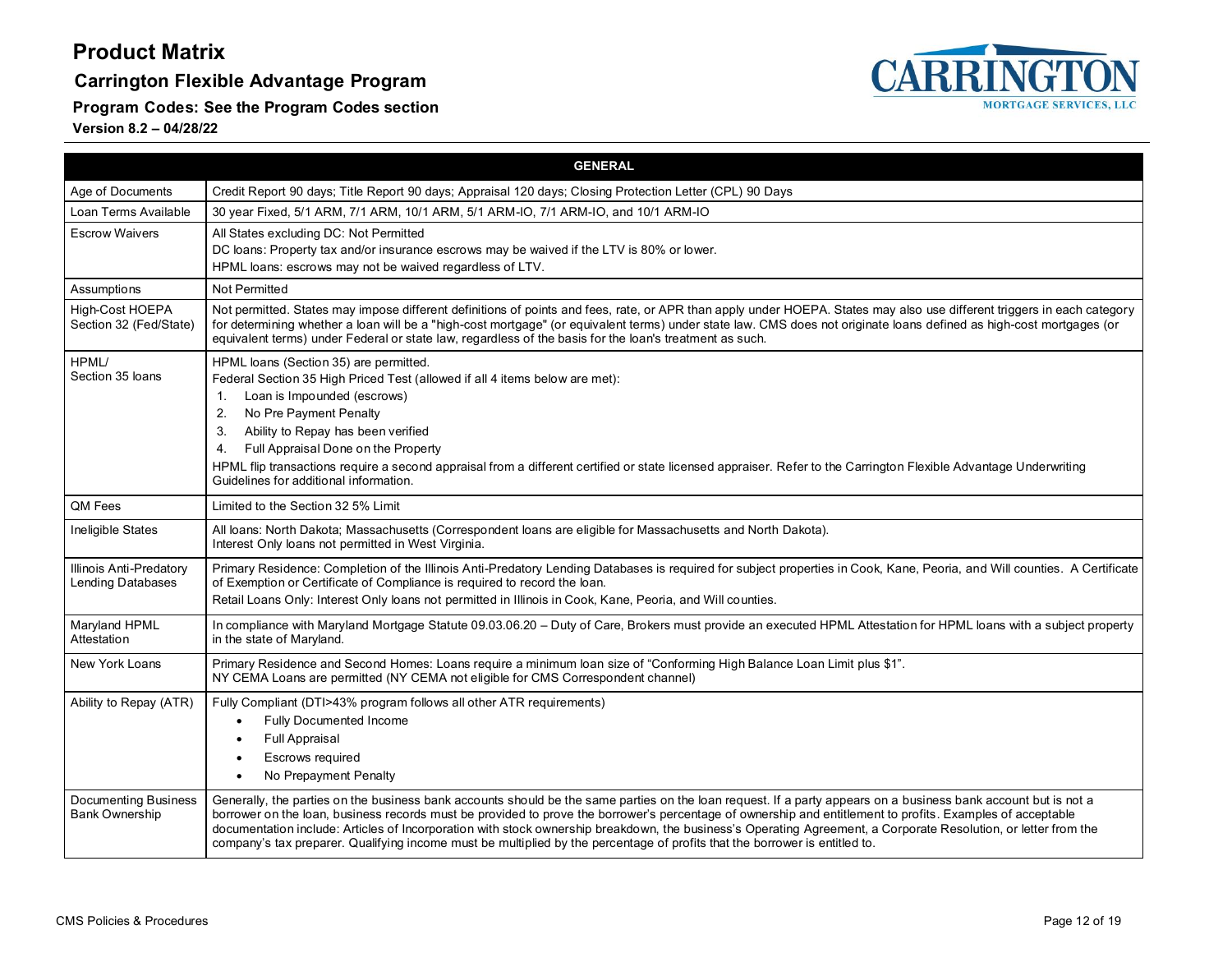### **Carrington Flexible Advantage Program**

**Program Codes: See the Program Codes section**



|                                             | <b>GENERAL, continued</b>                                                                                                                                                                                                                                                                                                                                                                                                                                                                                                                             |  |  |  |
|---------------------------------------------|-------------------------------------------------------------------------------------------------------------------------------------------------------------------------------------------------------------------------------------------------------------------------------------------------------------------------------------------------------------------------------------------------------------------------------------------------------------------------------------------------------------------------------------------------------|--|--|--|
| <b>Bank Statement</b><br>Documentation      | Self-employed borrowers are eligible for either Personal Bank Statement Documentation or Business Bank Statement Documentation. The following restrictions apply to<br>both documentation types:                                                                                                                                                                                                                                                                                                                                                      |  |  |  |
|                                             | Borrowers must be self-employed for at least 2 years.                                                                                                                                                                                                                                                                                                                                                                                                                                                                                                 |  |  |  |
|                                             | ٠<br>Business must be in existence for at least 2 years.                                                                                                                                                                                                                                                                                                                                                                                                                                                                                              |  |  |  |
|                                             | Standard Tradelines and a 12-month housing history are required.                                                                                                                                                                                                                                                                                                                                                                                                                                                                                      |  |  |  |
|                                             | Non-Permanent Resident Aliens and Foreign Nationals are ineligible. Exceptions are not permitted.                                                                                                                                                                                                                                                                                                                                                                                                                                                     |  |  |  |
|                                             | Foreign sources of income are ineligible.                                                                                                                                                                                                                                                                                                                                                                                                                                                                                                             |  |  |  |
|                                             | For Personal Bank Statement qualifying, all parties listed on each bank account must be included as borrowers on the loan. For Business Bank Statements<br>where the borrower is not 100% owner of the business or another party appears on the business bank statements, refer to the guidelines for documenting the<br>borrower's percent ownership of the business.                                                                                                                                                                                |  |  |  |
|                                             | Statements must be consecutive and reflect the most recent months available.<br>$\bullet$                                                                                                                                                                                                                                                                                                                                                                                                                                                             |  |  |  |
|                                             | Statements must support stable and generally predictable deposits. Unusual deposits must be documented.                                                                                                                                                                                                                                                                                                                                                                                                                                               |  |  |  |
|                                             | Evidence of a decline in earnings may result in disqualification.                                                                                                                                                                                                                                                                                                                                                                                                                                                                                     |  |  |  |
|                                             | More than 3 NSFs or overdrafts within the most recent 12 months require explanation, supporting documentation, and underwriter analysis for acceptability.<br>Refer to quidelines for additional details. Note: Overdraft Protection Transfers are not considered an NSF.                                                                                                                                                                                                                                                                             |  |  |  |
|                                             | ٠<br>If bank statements provided reflect payments being made on obligations not listed on the credit report, see Undisclosed Debts for additional guidance.                                                                                                                                                                                                                                                                                                                                                                                           |  |  |  |
|                                             | PayPal business account statements are ineligible. PayPal earnings must be deposited into a business or personal bank account for consideration.<br>$\bullet$                                                                                                                                                                                                                                                                                                                                                                                         |  |  |  |
|                                             | W-2 Wages: Additional income deposited into the bank statements but derived from a source other than the self-employed business may not be included in<br>the bank statement average. W-2 earnings must be documented as per the requirements in Wage-Earners along with a processed 4506-C verifying the W-2<br>earnings only. W-2 transcripts may be used in lieu of paper W-2s.                                                                                                                                                                    |  |  |  |
|                                             | Rental Income: Obtain the most recent lease agreement(s) for rental properties and proof of receipt at the current lease rate using a cancelled check or bank<br>statement. Calculate the qualifying rents by using 75% of the current lease minus the full PITIA.<br>The following documentation is required:                                                                                                                                                                                                                                        |  |  |  |
|                                             | 12 or 24 months complete personal/business bank statements. Bank statements should be from the same account. Account changes during the review<br>period are acceptable for circumstances such as account closure when the borrower is a victim of fraud or the borrower changes banking institutions, provided<br>there is a clear account transfer date and no deposits are duplicated. Transaction history printouts are not acceptable.                                                                                                           |  |  |  |
| <b>Eligible Borrowers</b>                   | U.S. Citizens, Permanent Resident Aliens, and Non-Permanent Resident Aliens. Permanent Resident Aliens must provide proof of lawful residence, green card and<br>permanent right to work in the U.S. Non-Permanent Resident Aliens must provide proof of lawful residency, work authorization, and an unexpired, valid visa with at least<br>three years left to work in the U.S. All qualifying borrowers must have a documented 2 year consecutive work history in the U.S. CMS limits the maximum number of<br>borrowers on one loan to eight (8). |  |  |  |
| Ineligible Borrowers                        | Foreign Nationals, Deferred Action for Childhood Arrivals (DACA - EAD Category C33), Borrowers with Diplomatic Immunity, Non-Permanent Resident Aliens who do<br>not have a green card or a valid visa, Borrowers without a credit score, Borrowers who are not natural persons (i.e.: Corporation and Partnership), Borrowers holding title<br>in the name of a trust, Borrowers with more than 5 CMS financed properties, including the subject property.                                                                                           |  |  |  |
| Non-Occupant<br>Co-Borrowers/<br>Co-Signers | Allowed. Note: if a non-occupant co-borrower is the primary wage earner, their credit score will be used for qualifying purposes.                                                                                                                                                                                                                                                                                                                                                                                                                     |  |  |  |
| First Time Homebuyers                       | Verification of 12 months' rent required via cancelled checks or bank statements.<br>6 months reserves from borrower's own funds required. Minimum FICO >= 620                                                                                                                                                                                                                                                                                                                                                                                        |  |  |  |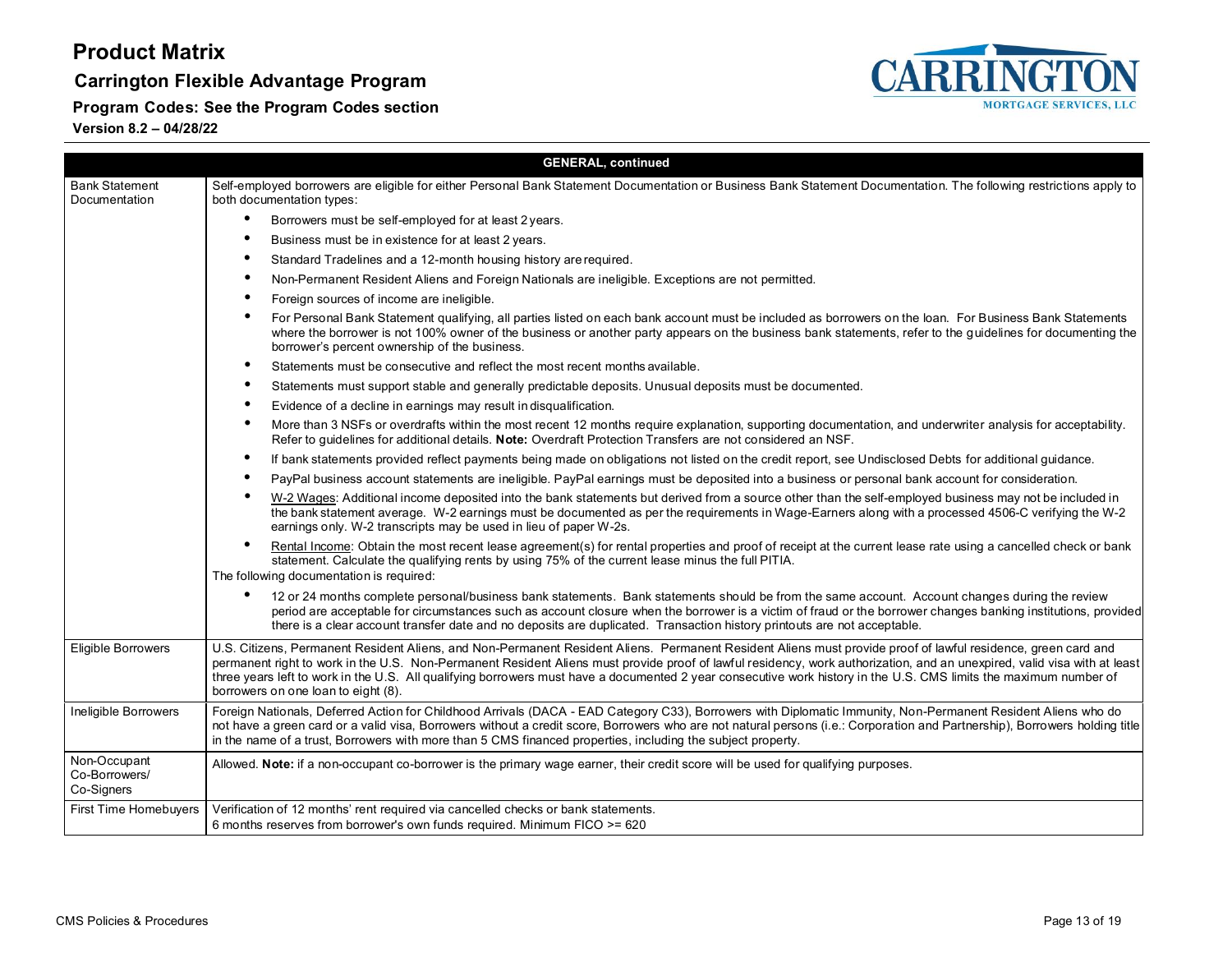### **Carrington Flexible Advantage Program**



**Program Codes: See the Program Codes section**

|                                     | <b>GENERAL, continued</b>                                                                                                                                                                                                                                                                                                                                                                                                                                                                                                                                                                                                                                                                                                                           |  |  |  |  |  |
|-------------------------------------|-----------------------------------------------------------------------------------------------------------------------------------------------------------------------------------------------------------------------------------------------------------------------------------------------------------------------------------------------------------------------------------------------------------------------------------------------------------------------------------------------------------------------------------------------------------------------------------------------------------------------------------------------------------------------------------------------------------------------------------------------------|--|--|--|--|--|
| Power of Attorney                   | CMS will permit a Limited Power of Attorney (POA) when the following requirements are met:<br>POA is specific to the transaction, recorded with the Mortgage/Deed of Trust, contains an expiration date, used only to execute the final loan documents, Borrower who<br>executed the POA signed the initial URLA, no interested party to the transaction (such as property seller, broker, loan officer, realtor, etc.) may act as Power of Attorney,<br>not permitted on cash-out transactions, and not permitted on Texas Home Equity transactions.                                                                                                                                                                                               |  |  |  |  |  |
| Mortgage Insurance                  | Not Required                                                                                                                                                                                                                                                                                                                                                                                                                                                                                                                                                                                                                                                                                                                                        |  |  |  |  |  |
| Rent Loss Insurance                 | Not Required                                                                                                                                                                                                                                                                                                                                                                                                                                                                                                                                                                                                                                                                                                                                        |  |  |  |  |  |
| <b>Prepayment Penalty</b>           | Not Permitted                                                                                                                                                                                                                                                                                                                                                                                                                                                                                                                                                                                                                                                                                                                                       |  |  |  |  |  |
|                                     | <b>TEXAS HOME EQUITY REQUIREMENTS</b>                                                                                                                                                                                                                                                                                                                                                                                                                                                                                                                                                                                                                                                                                                               |  |  |  |  |  |
| Loan to Value                       | Use the cash out LTVs listed above.                                                                                                                                                                                                                                                                                                                                                                                                                                                                                                                                                                                                                                                                                                                 |  |  |  |  |  |
| <b>Property Characteristics</b>     | All properties must be residential in nature. Tax certification and exemptions for the property are to be reviewed and must meet the following requirements:<br>• Property must be a principal residence constituting the borrower's homestead in state of Texas.<br>• The homestead property may not exceed the applicable acreage limit as determined by Texas law.<br>• All separate structures must be included in the homestead exemption.<br>• The homestead parcel, as identified on the county appraisal district records, must include ingress/egress to a properly identified public road.<br>The new lien may only be secured by the homestead parcel and the market value for LTV calculation can only be assessed on that parcel.      |  |  |  |  |  |
| Occupancy                           | • Homesteaded Properties Only: All borrowers on the loan (other than a spouse) must be on title and occupy the subject property as their primary residence.<br>Texas Home Equity loans are only allowed on the borrower's homestead. There is also a requirement that the borrower have a present intention to reside in the<br>property as the borrower's principal residence for a period of at least one year after closing.                                                                                                                                                                                                                                                                                                                     |  |  |  |  |  |
| Ineligible Property<br><b>Types</b> | 2-4 Units, Second Homes                                                                                                                                                                                                                                                                                                                                                                                                                                                                                                                                                                                                                                                                                                                             |  |  |  |  |  |
| Restrictions                        | A copy of the current mortgage or note is required to determine the previous terms are not subject to Texas Section 50 (a)(6).<br>$\bullet$<br>Can only be 1 outstanding Texas 50(a)(6) loan on the property at any time.<br>$\bullet$<br>The borrower must pay-off an existing Texas $50(a)(6)$ second lien if they are getting cash-out from the first mortgage.<br>$\bullet$<br>There is a 12-month seasoning requirement for any Texas Section 50(a)(6) loan (first or second). There is no seasoning requirement on first or second mortgages<br>$\bullet$<br>that are not Texas 50(a)(6) loans.<br>The $50(a)(6)$ loan may not be used to acquire the property or to finance construction.                                                    |  |  |  |  |  |
| Fees                                | Total fees paid by the borrower (excluding prepaids, discount points used to buy down the interest rate, appraisal costs, survey costs, lenders title insurance premiums<br>and title endorsements) cannot exceed 2% of the principal balance. The 2% cap includes fees paid to the lender, broker, or any third party which includes:<br>Credit report fees, recording fees, origination fees, etc.<br>$\bullet$<br>If closing costs are greater than 2%, fees must be reduced prior to closing.<br>If borrowers are paying discount points, the borrowers, owners-in-title and/or spouse must execute the TX Home Equity Discount Point Acknowledgment.<br><b>Please note:</b> Texas Conversion loans are excluded from the 2.00% fee limitation. |  |  |  |  |  |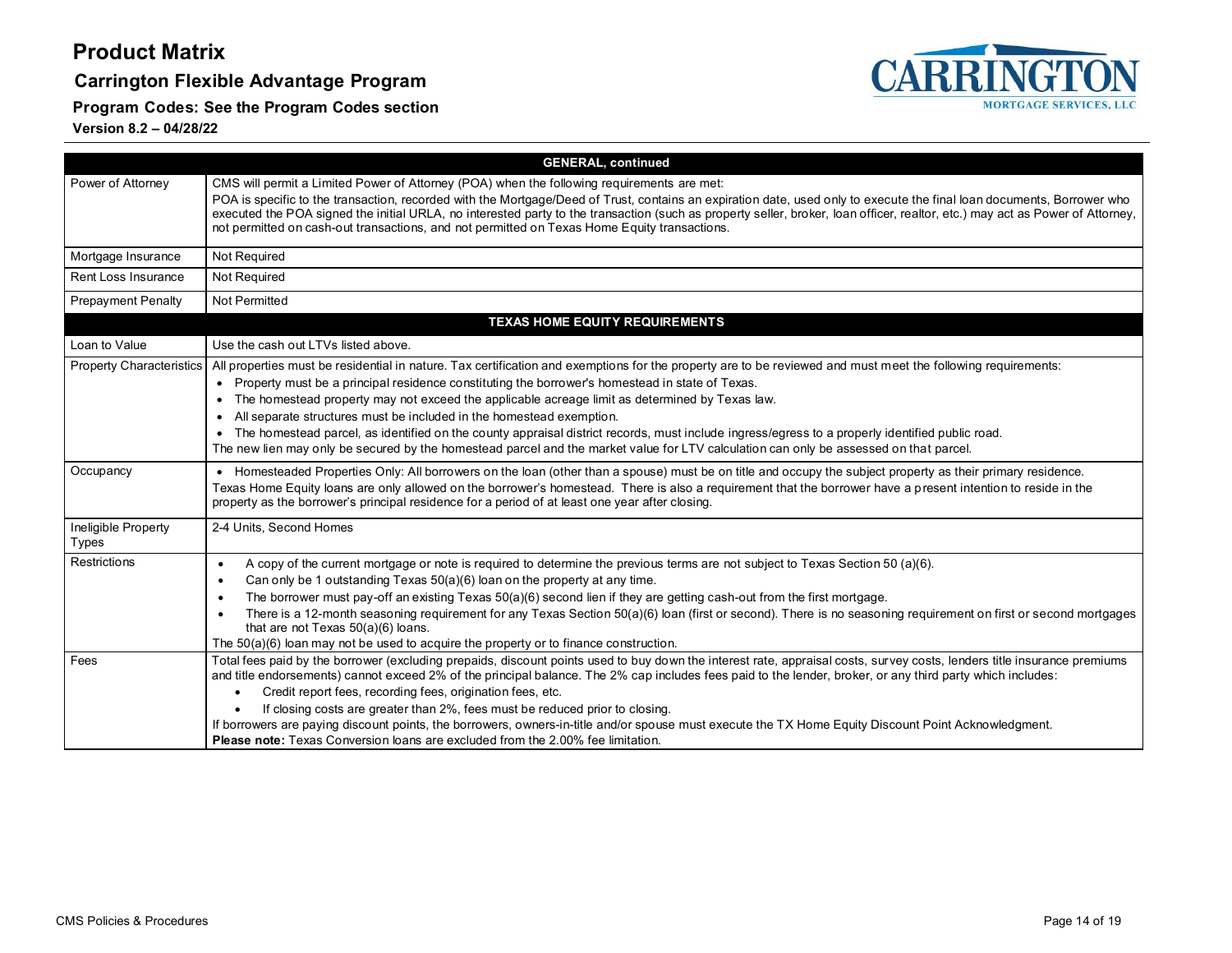**Carrington Flexible Advantage Program**

**Program Codes: See the Program Codes section**



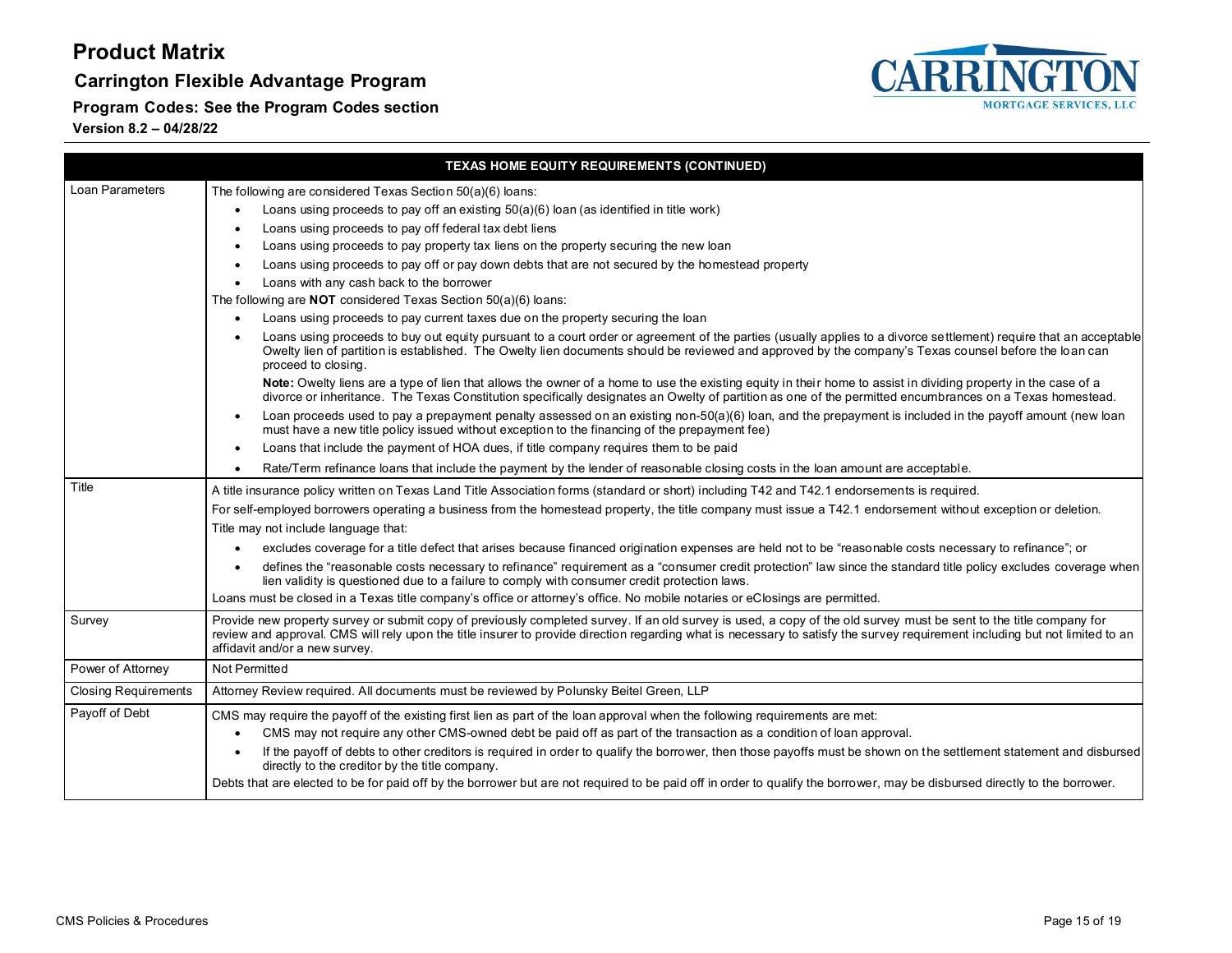### **Carrington Flexible Advantage Program**



**Program Codes: See the Program Codes section**

|                                                  | <b>TEXAS HOME EQUITY REQUIREMENTS (CONTINUED)</b>                                                                                                                                                                                                                                                                                                                                                                                                                                                                                                                                                                                                                                                                                                                                                                                                                                                                                                                                                                                                                                                                                                                                                                                                                                                                                                                                                                                                                                                                                                                                                                                                                                                            |  |  |  |  |
|--------------------------------------------------|--------------------------------------------------------------------------------------------------------------------------------------------------------------------------------------------------------------------------------------------------------------------------------------------------------------------------------------------------------------------------------------------------------------------------------------------------------------------------------------------------------------------------------------------------------------------------------------------------------------------------------------------------------------------------------------------------------------------------------------------------------------------------------------------------------------------------------------------------------------------------------------------------------------------------------------------------------------------------------------------------------------------------------------------------------------------------------------------------------------------------------------------------------------------------------------------------------------------------------------------------------------------------------------------------------------------------------------------------------------------------------------------------------------------------------------------------------------------------------------------------------------------------------------------------------------------------------------------------------------------------------------------------------------------------------------------------------------|--|--|--|--|
| <b>Additional Texas</b><br>50(a)(6) Requirements | The borrower(s) must be provided a complete and accurate copy of the Final URLA, no later than one (1) business day prior to loan closing.<br>The borrower(s) must be provided a complete and accurate copy of the Final Closing Disclosure no later than one (1) business day prior to loan closing.<br>The following Subsections of the Closing Disclosure: A. (Origination Charges), B. (Services Borrower Did Not Shop For), C. (Services Borrower Did Shop For), E.<br>(Taxes and Other Government Fees), or H. (Other) cannot change, either up or down, from the Closing Disclosure the borrower(s) acknowledged at least one (1)<br>business day prior to the closing. If a change occurs, a new Closing Disclosure must be provided and acknowledged by the borrower(s) at least one (1) business day<br>prior to the closing.<br>The borrower(s) must sign "Borrower's Certification of Receipt of Settlement Statement and Accuracy Thereof"" (also called Acknowledgement of Itemization of<br>Fees, Points, Interest, Costs and Charges for Texas Home Equity Loan or Line of Credit at closing.<br>Both spouses must execute the mortgage; however, both spouses are not required to be parties to the promissory note. All borrowers and their spouses<br>(including non-titled spouses) must sign the Security Instrument, TIL, Right of Rescission, if applicable and the Texas Notice Concerning Extensions of Credit.<br>Borrower(s) must be provided a copy of all documents at closing and sign the Acknowledgement of Receipt of Copies. The documents may not contain any<br>$\bullet$<br>blank spaces.<br>All loans must contain a Texas Attorney Representation letter<br>$\bullet$ |  |  |  |  |
|                                                  | All borrowers must attend the closing and execute the documentation in person at the closing.<br>Texas Notice Concerning Extensions of Credit - 50(a)(6) 12 Day Notice<br>$\bullet$<br>Texas Acknowledgement Regarding the Fair Market Value of Homestead Property - LO/Broker and Borrower must sign form<br>$\bullet$<br>Texas Home Equity Affidavit Agreement - Borrower acknowledgement that copies of all documentation was provided<br>$\bullet$<br>Discount Point Disclosure - Borrower signs if discount points were paid by the borrower<br>$\bullet$<br>All individuals on title must be a borrower or the spouse of a borrower.<br>$\bullet$                                                                                                                                                                                                                                                                                                                                                                                                                                                                                                                                                                                                                                                                                                                                                                                                                                                                                                                                                                                                                                                      |  |  |  |  |
| 12 Day Waiting Period<br>Requirements            | Closing documents may NOT be signed before the later day of the following:<br>Borrower submits loan application, or<br>$\bullet$<br>Borrowers receive a copy of the required Texas Notice Concerning Extensions of Credit.<br>$\bullet$<br>Proof of receipt is required for confirmation of the date the borrower receives a copy of the notice. Proof includes a borrower signed and dated the Notice or a date<br>delivery receipt. The delivery receipt must show the borrower(s) name, address, and date delivered.<br>If the borrower is married, a copy of the notice must be provided to the non-borrowing spouse and the 12 day waiting period applies. The non-borrowing spouse must<br>sign the 12-Day Notice.                                                                                                                                                                                                                                                                                                                                                                                                                                                                                                                                                                                                                                                                                                                                                                                                                                                                                                                                                                                     |  |  |  |  |
| Calculating the Texas<br>12 Day Waiting Period   | Count 12 calendar days after the borrower receives the Notice (do NOT count the day the borrower receives the Notice).<br>If the 12th day falls on a Saturday, Sunday, or Holiday - Move to the next business day.                                                                                                                                                                                                                                                                                                                                                                                                                                                                                                                                                                                                                                                                                                                                                                                                                                                                                                                                                                                                                                                                                                                                                                                                                                                                                                                                                                                                                                                                                           |  |  |  |  |
| Non-Borrowing Spouse<br>and/or an Owner-In-Title | A married borrower may not create a lien against the property unless his/her spouse consents to the lien by signing the appropriate documents. An owner-in-title<br>(whether a spouse or individual) must sign the application and Texas Home Equity Notice (English or Spanish) at the time of application, along with all appropriate<br>documentation.                                                                                                                                                                                                                                                                                                                                                                                                                                                                                                                                                                                                                                                                                                                                                                                                                                                                                                                                                                                                                                                                                                                                                                                                                                                                                                                                                    |  |  |  |  |
| Subordinate Financing                            | Only one lien subject to Texas Section 50(a)(6) provisions may be secured by the subject property at any given time, regardless of lien position.<br>New subordinate financing is not allowed, but existing subordinate financing may remain in place.<br>Existing subordinate financing is subject to the following:<br>• Second lien must be re-subordinated<br>• Maximum 80% CLTV<br>• Second lien may not be a HELOC or a reverse mortgage                                                                                                                                                                                                                                                                                                                                                                                                                                                                                                                                                                                                                                                                                                                                                                                                                                                                                                                                                                                                                                                                                                                                                                                                                                                               |  |  |  |  |
| <b>Escrow Accounts</b>                           | Escrow Accounts are required. For new construction escrow accounts set-up based solely on the land value a letter from the borrower(s) is required. The letter must<br>acknowledge the borrower(s) have been advised that the property tax amount disclosed on the First Payment Letter will be based on the land value only and the<br>monthly payment amount will increase once the property is reassessed to include the land plus any improvements.                                                                                                                                                                                                                                                                                                                                                                                                                                                                                                                                                                                                                                                                                                                                                                                                                                                                                                                                                                                                                                                                                                                                                                                                                                                      |  |  |  |  |
| Ineligible Borrowers                             | Non-Occupant co-borrowers, co-signers, and borrowers not on title are not eligible for Texas Home Equity financing.                                                                                                                                                                                                                                                                                                                                                                                                                                                                                                                                                                                                                                                                                                                                                                                                                                                                                                                                                                                                                                                                                                                                                                                                                                                                                                                                                                                                                                                                                                                                                                                          |  |  |  |  |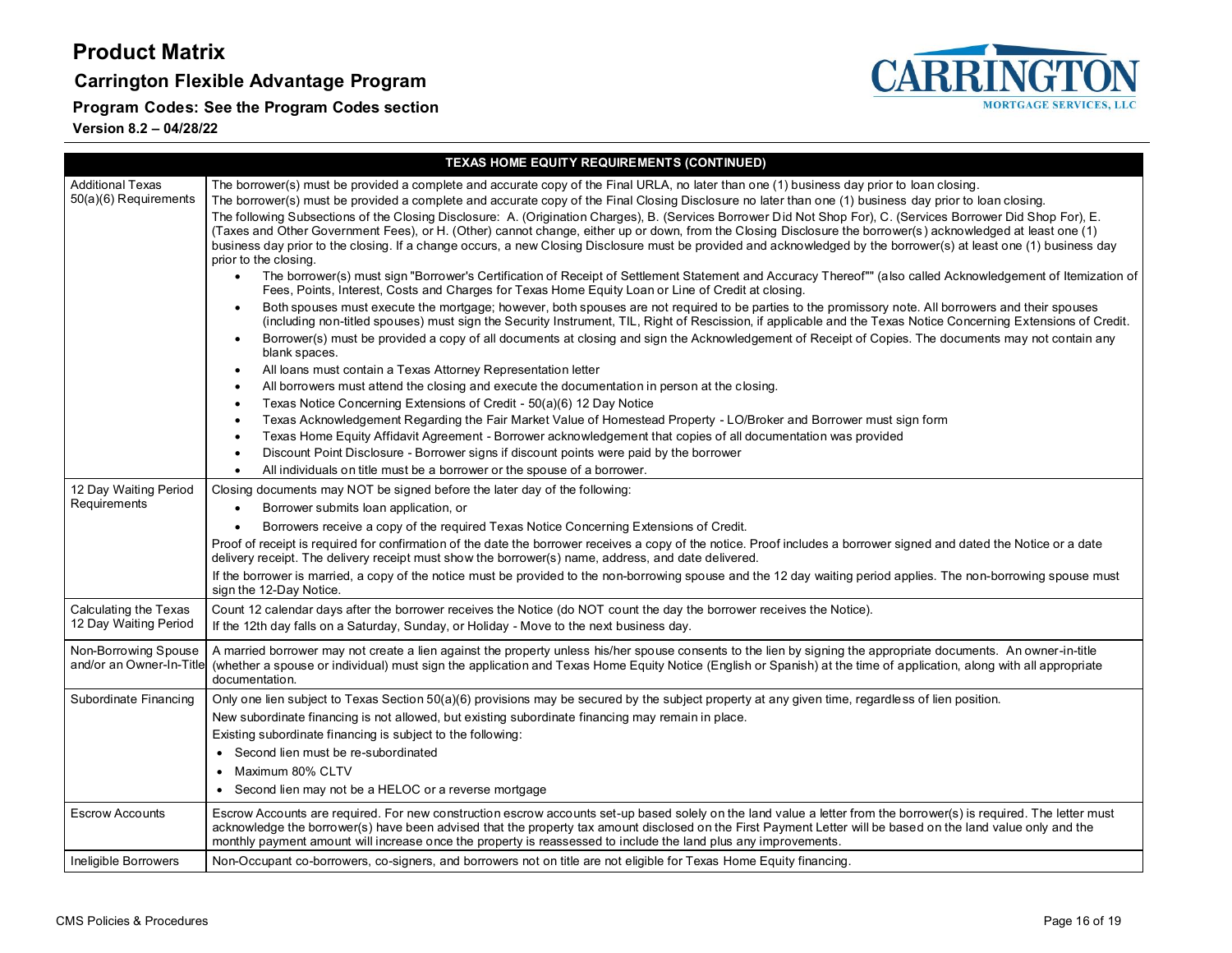**Carrington Flexible Advantage Program**



| Carrington Flexible Advantage Program - Program Codes |                                                  |                     |                     |                                        |                     |                     |                     |  |
|-------------------------------------------------------|--------------------------------------------------|---------------------|---------------------|----------------------------------------|---------------------|---------------------|---------------------|--|
|                                                       | <b>Program Codes - Full Documentation</b>        |                     |                     |                                        |                     |                     |                     |  |
| 30 Year Fixed                                         |                                                  | 5/1 LIBOR ARM       |                     |                                        | 7/1 LIBOR ARM       | 10/1 LIBOR ARM      |                     |  |
| <b>Program Code</b>                                   | <b>Credit Grade</b>                              | <b>Program Code</b> | <b>Credit Grade</b> | <b>Program Code</b>                    | <b>Credit Grade</b> | <b>Program Code</b> | <b>Credit Grade</b> |  |
| N30FA                                                 | A                                                | N51AA               | A                   | N71AA                                  | A                   | <b>N101AA</b>       | A                   |  |
| N30FB                                                 | B                                                | N51AB               | B                   | N71AB                                  | B                   | <b>N101AB</b>       | B                   |  |
| N30FC                                                 | $\mathsf{C}$                                     | N51AC               | $\mathsf{C}$        | N71AC                                  | $\mathsf{C}$        | <b>N101AC</b>       | C                   |  |
|                                                       | Program Codes - 24 Months Bank Statement Program |                     |                     |                                        |                     |                     |                     |  |
|                                                       | 30 Year Fixed                                    |                     | 5/1 LIBOR ARM       |                                        | 7/1 LIBOR ARM       | 10/1 LIBOR ARM      |                     |  |
| <b>Program Code</b>                                   | <b>Credit Grade</b>                              | <b>Program Code</b> | <b>Credit Grade</b> | <b>Program Code</b>                    | <b>Credit Grade</b> | <b>Program Code</b> | <b>Credit Grade</b> |  |
| N30FBANK24A                                           | A                                                | N51ABANK24A         | A                   | N71ABANK24A                            | A                   | N101ABANK24A        | A                   |  |
| N30FBANK24B                                           | B                                                | N51ABANK24B         | B                   | N71ABANK24B                            | B                   | N101ABANK24B        | B                   |  |
| N30FBANK24C                                           | $\mathsf{C}$                                     | N51ABANK24C         | C                   | N71ABANK24C                            | $\mathsf{C}$        | N101ABANK24C        | C                   |  |
|                                                       |                                                  |                     |                     | Program Codes - 1 Year Alt Doc Program |                     |                     |                     |  |
|                                                       | 30 Year Fixed                                    |                     | 5/1 LIBOR ARM       |                                        | 7/1 LIBOR ARM       |                     | 10/1 LIBOR ARM      |  |
| <b>Program Code</b>                                   | <b>Credit Grade</b>                              | <b>Program Code</b> | <b>Credit Grade</b> | <b>Program Code</b>                    | <b>Credit Grade</b> | <b>Program Code</b> | <b>Credit Grade</b> |  |
| N30FALT1YRA                                           | A                                                | N51AALT1YRA         | A                   | N71AALT1YRA                            | A                   | N101AALT1YRA        | A                   |  |
| N30FALT1YRB                                           | B                                                | N51AALT1YRB         | B                   | N71AALT1YRB                            | B                   | N101AALT1YRB        | B                   |  |
| N30FALT1YRC                                           | $\mathsf{C}$                                     | N51AALT1YRC         | $\mathsf C$         | N71AALT1YRC                            | $\mathsf{C}$        | N101AALT1YRC        | C                   |  |
|                                                       | Program Codes - 12 Months Bank Statement Program |                     |                     |                                        |                     |                     |                     |  |
|                                                       | 30 Year Fixed                                    |                     | 5/1 LIBOR ARM       |                                        | 7/1 LIBOR ARM       |                     | 10/1 LIBOR ARM      |  |
| <b>Program Code</b>                                   | <b>Credit Grade</b>                              | <b>Program Code</b> | <b>Credit Grade</b> | <b>Program Code</b>                    | <b>Credit Grade</b> | <b>Program Code</b> | <b>Credit Grade</b> |  |
| N30FBANK12A                                           | A                                                | N51ABANK12A         | A                   | N71ABANK12A                            | A                   | N101ABANK12A        | A                   |  |
| N30FBANK12B                                           | B                                                | N51ABANK12B         | B                   | N71ABANK12B                            | B                   | N101ABANK12B        | B                   |  |
| N30FBANK12C                                           | $\mathsf{C}$                                     | N51ABANK12C         | $\mathsf C$         | N71ABANK12C                            | $\mathsf{C}$        | N101ABANK12C        | $\mathsf{C}$        |  |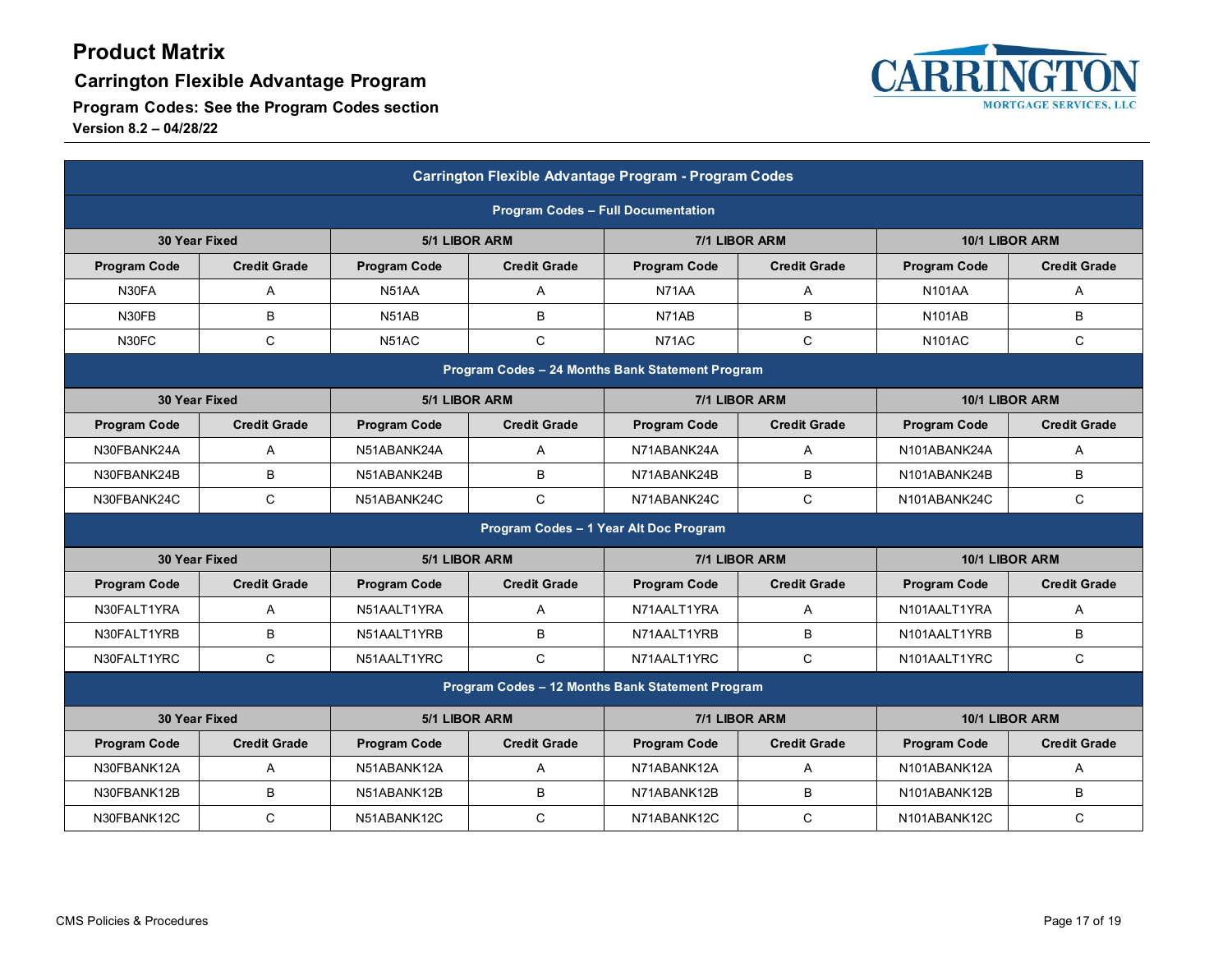### **Carrington Flexible Advantage Program**



| Program Codes - Interest Only Full Documentation               |                                                                |                                            |                     |                       |                     |  |  |
|----------------------------------------------------------------|----------------------------------------------------------------|--------------------------------------------|---------------------|-----------------------|---------------------|--|--|
| 5/1 LIBOR ARM                                                  |                                                                | 7/1 LIBOR ARM                              |                     | 10/1 LIBOR ARM        |                     |  |  |
| <b>Program Code</b>                                            | <b>Credit Grade</b>                                            | <b>Credit Grade</b><br><b>Program Code</b> |                     | <b>Program Code</b>   | <b>Credit Grade</b> |  |  |
| N51AIOA                                                        | A                                                              |                                            | Α                   | N <sub>101</sub> AIOA | A                   |  |  |
|                                                                | Program Codes - Interest Only 24 Months Bank Statement Program |                                            |                     |                       |                     |  |  |
| 5/1 LIBOR ARM                                                  |                                                                | 7/1 LIBOR ARM                              |                     | 10/1 LIBOR ARM        |                     |  |  |
| <b>Program Code</b>                                            | <b>Credit Grade</b>                                            |                                            | <b>Credit Grade</b> | <b>Program Code</b>   | <b>Credit Grade</b> |  |  |
| N51ABANK24IOA                                                  | A                                                              | N71ABANK24IOA                              | Α                   | N101ABANK24IOA        | A                   |  |  |
| Program Codes - Interest Only 1 Year Alt Doc Program           |                                                                |                                            |                     |                       |                     |  |  |
| <b>5/1 LIBOR ARM</b>                                           |                                                                | 7/1 LIBOR ARM                              |                     | 10/1 LIBOR ARM        |                     |  |  |
| <b>Program Code</b>                                            | <b>Credit Grade</b>                                            | <b>Program Code</b>                        | <b>Credit Grade</b> | <b>Program Code</b>   | <b>Credit Grade</b> |  |  |
| N51AALT1YRIOA                                                  | A                                                              | N71AALT1YRIOA                              | A                   | N101AALT1YRIOA        | A                   |  |  |
| Program Codes - Interest Only 12 Months Bank Statement Program |                                                                |                                            |                     |                       |                     |  |  |
| <b>5/1 LIBOR ARM</b><br>7/1 LIBOR ARM<br>10/1 LIBOR ARM        |                                                                |                                            |                     |                       |                     |  |  |
| <b>Program Code</b>                                            | <b>Credit Grade</b>                                            | <b>Program Code</b>                        | <b>Credit Grade</b> | <b>Program Code</b>   | <b>Credit Grade</b> |  |  |
| N51ABANK12IOA                                                  | A                                                              | N71ABANK12IOA                              | A                   | N101ABANK12IOA        | A                   |  |  |